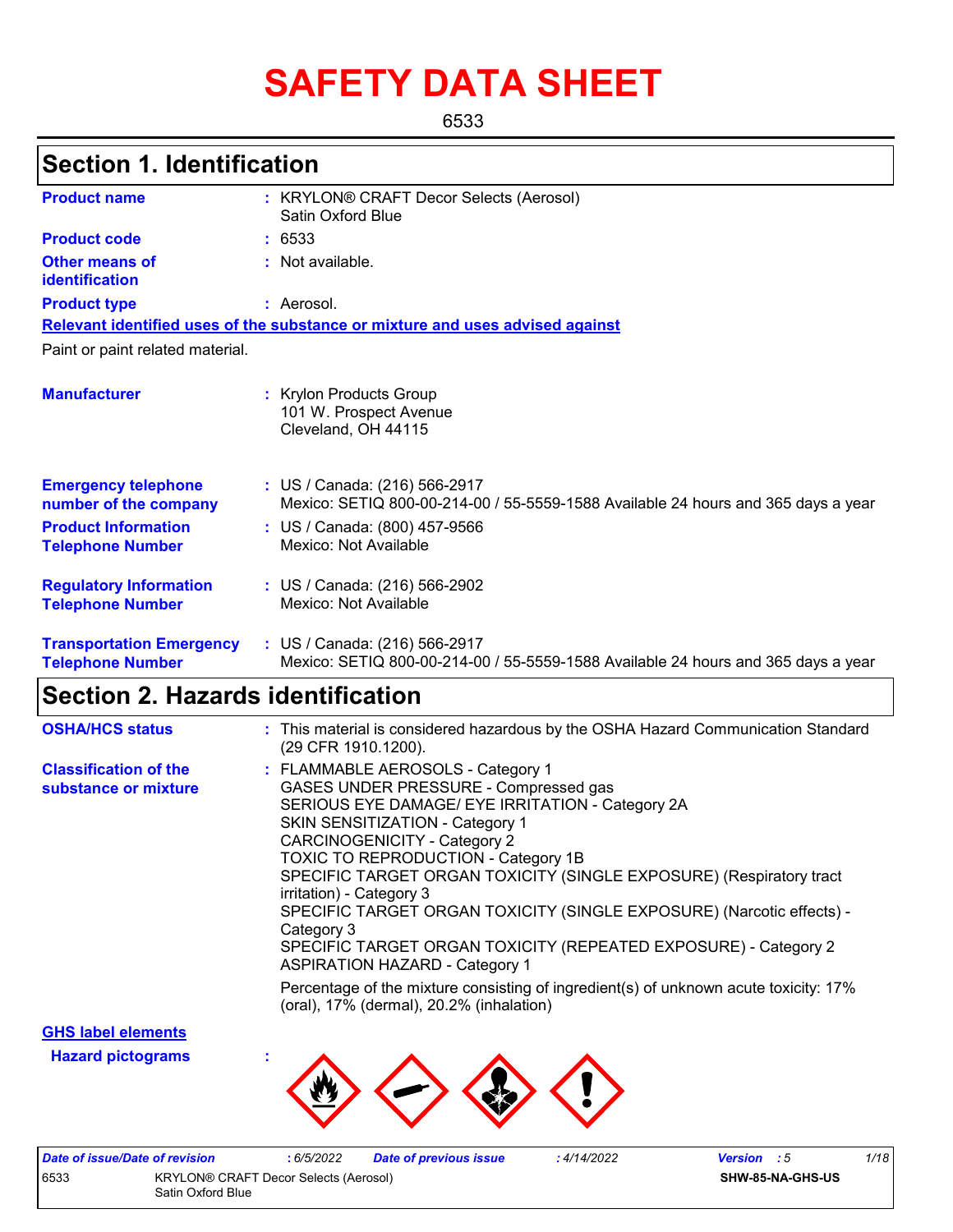## **Section 2. Hazards identification**

| <b>Signal word</b>                         | : Danger                                                                                                                                                                                                                                                                                                                                                                                                                                                                                                                                                                                                                                           |
|--------------------------------------------|----------------------------------------------------------------------------------------------------------------------------------------------------------------------------------------------------------------------------------------------------------------------------------------------------------------------------------------------------------------------------------------------------------------------------------------------------------------------------------------------------------------------------------------------------------------------------------------------------------------------------------------------------|
| <b>Hazard statements</b>                   | : Extremely flammable aerosol.<br>Contains gas under pressure; may explode if heated.<br>May be fatal if swallowed and enters airways.<br>May cause an allergic skin reaction.<br>Causes serious eye irritation.<br>May cause respiratory irritation.<br>May cause drowsiness or dizziness.<br>Suspected of causing cancer.<br>May damage fertility or the unborn child.<br>May cause damage to organs through prolonged or repeated exposure.                                                                                                                                                                                                     |
| <b>Precautionary statements</b>            |                                                                                                                                                                                                                                                                                                                                                                                                                                                                                                                                                                                                                                                    |
| <b>General</b>                             | : Read label before use. Keep out of reach of children. If medical advice is needed,<br>have product container or label at hand.                                                                                                                                                                                                                                                                                                                                                                                                                                                                                                                   |
| <b>Prevention</b>                          | : Obtain special instructions before use. Do not handle until all safety precautions have<br>been read and understood. Wear protective gloves, protective clothing and eye or face<br>protection. Keep away from heat, hot surfaces, sparks, open flames and other ignition<br>sources. No smoking. Do not spray on an open flame or other ignition source. Use<br>only outdoors or in a well-ventilated area. Do not breathe dust or mist. Wash<br>thoroughly after handling. Contaminated work clothing must not be allowed out of the<br>workplace. Pressurized container: Do not pierce or burn, even after use.                               |
| <b>Response</b>                            | : IF exposed or concerned: Get medical advice or attention. IF INHALED: Remove<br>person to fresh air and keep comfortable for breathing. Call a POISON CENTER or<br>doctor if you feel unwell. IF SWALLOWED: Immediately call a POISON CENTER or<br>doctor. Do NOT induce vomiting. Wash contaminated clothing before reuse. IF ON<br>SKIN: Wash with plenty of water. If skin irritation or rash occurs: Get medical advice or<br>attention. IF IN EYES: Rinse cautiously with water for several minutes. Remove contact<br>lenses, if present and easy to do. Continue rinsing. If eye irritation persists: Get medical<br>advice or attention. |
| <b>Storage</b>                             | : Store locked up. Protect from sunlight. Do not expose to temperatures exceeding 50<br>°C/122 °F. Store in a well-ventilated place. Keep container tightly closed.                                                                                                                                                                                                                                                                                                                                                                                                                                                                                |
| <b>Disposal</b>                            | : Dispose of contents and container in accordance with all local, regional, national and<br>international regulations.                                                                                                                                                                                                                                                                                                                                                                                                                                                                                                                             |
| <b>Supplemental label</b><br>elements      | DELAYED EFFECTS FROM LONG TERM OVEREXPOSURE. Contains solvents which<br>can cause permanent brain and nervous system damage. Intentional misuse by<br>deliberately concentrating and inhaling the contents can be harmful or fatal. WARNING:<br>This product contains chemicals known to the State of California to cause cancer and<br>birth defects or other reproductive harm.                                                                                                                                                                                                                                                                  |
|                                            | Please refer to the SDS for additional information. Keep out of reach of children. Keep<br>upright in a cool, dry place. Do not discard empty can in trash compactor.                                                                                                                                                                                                                                                                                                                                                                                                                                                                              |
| <b>Hazards not otherwise</b><br>classified | : DANGER: Rags, steel wool, other waste soaked with this product, and sanding residue<br>may spontaneously catch fire if improperly discarded. Immediately place rags, steel<br>wool, other waste soaked with this product, and sanding residue in a sealed, water-filled,<br>metal container. Dispose of in accordance with local fire regulations.                                                                                                                                                                                                                                                                                               |

## **Section 3. Composition/information on ingredients**

| <b>Substance/mixture</b> | : Mixture        |
|--------------------------|------------------|
| Other means of           | : Not available. |
| <b>identification</b>    |                  |

#### **CAS number/other identifiers**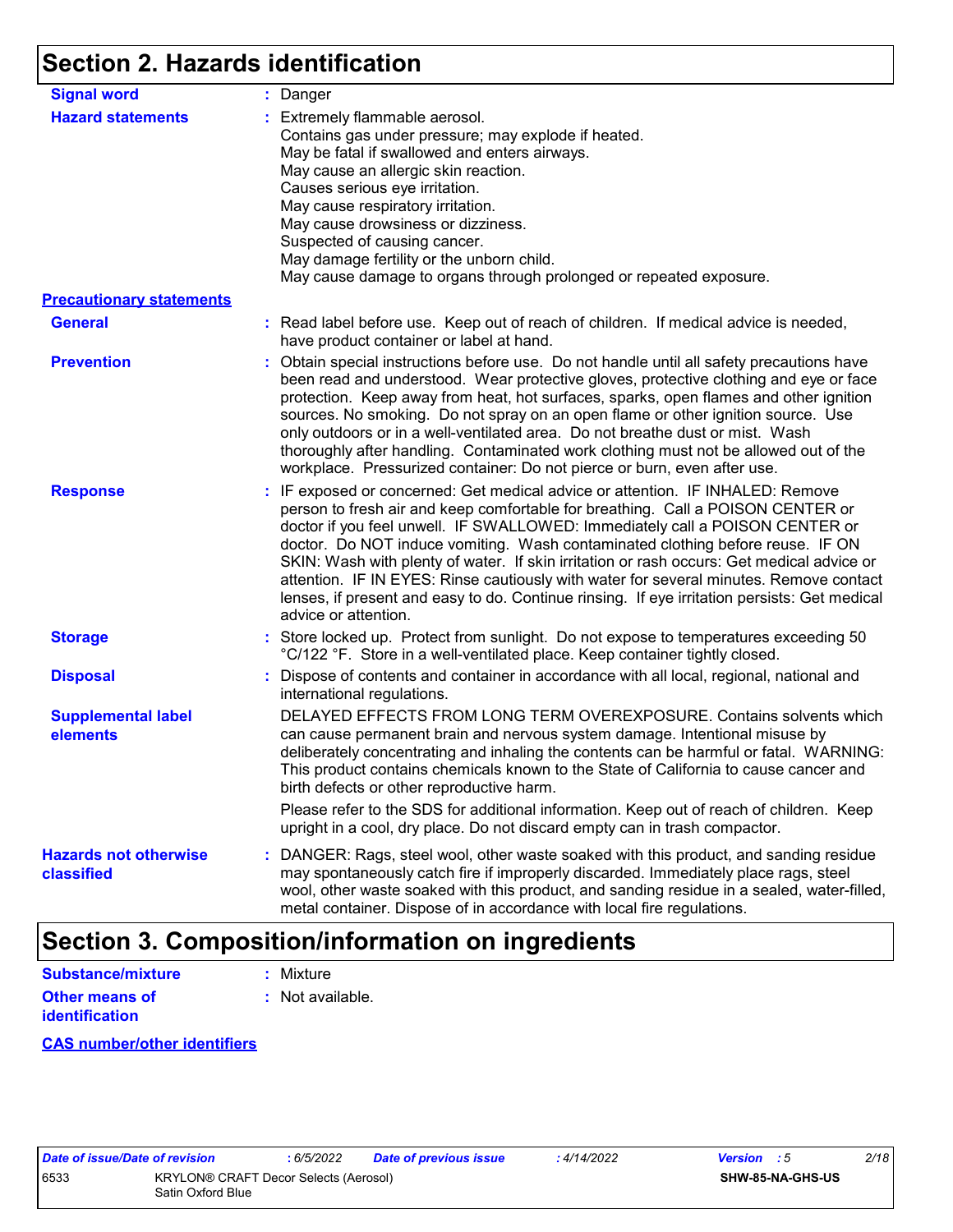## **Section 3. Composition/information on ingredients**

| <b>Ingredient name</b>               | % by weight | <b>CAS number</b> |
|--------------------------------------|-------------|-------------------|
| Acetone                              | l≥25 - ≤50  | 67-64-1           |
| Propane                              | 210 - ≤25   | 74-98-6           |
| l Butane                             | ≤10         | 106-97-8          |
| n-Butyl Acetate                      | < 10        | 123-86-4          |
| 2-Propoxyethanol                     | $\leq 5$    | 2807-30-9         |
| 2-methoxy-1-methylethyl acetate      | ≤3          | 108-65-6          |
| l Titanium Dioxide                   | ≤1          | 13463-67-7        |
| Zirconium 2-Ethylhexanoate           | l≤0.3       | 22464-99-9        |
| Methyl Ethyl Ketoxime                | ≤0.3        | 96-29-7           |
| Light Aromatic Hydrocarbons          | ≤0.3        | 64742-95-6        |
| Cobalt 2-Ethylhexanoate              | ≤0.3        | 136-52-7          |
| Hydrotreated Heavy Petroleum Naphtha | ≤0.3        | 64742-48-9        |

Any concentration shown as a range is to protect confidentiality or is due to batch variation.

**There are no additional ingredients present which, within the current knowledge of the supplier and in the concentrations applicable, are classified and hence require reporting in this section.**

**Occupational exposure limits, if available, are listed in Section 8.**

### **Section 4. First aid measures**

| <b>Description of necessary first aid measures</b> |                                                                                                                                                                                                                                                                                                                                                                                                                                                                                                                                                                                                                                                                                                                                                                                                                                                                                                                |
|----------------------------------------------------|----------------------------------------------------------------------------------------------------------------------------------------------------------------------------------------------------------------------------------------------------------------------------------------------------------------------------------------------------------------------------------------------------------------------------------------------------------------------------------------------------------------------------------------------------------------------------------------------------------------------------------------------------------------------------------------------------------------------------------------------------------------------------------------------------------------------------------------------------------------------------------------------------------------|
| <b>Eye contact</b>                                 | : Immediately flush eyes with plenty of water, occasionally lifting the upper and lower<br>eyelids. Check for and remove any contact lenses. Continue to rinse for at least 10<br>minutes. Get medical attention.                                                                                                                                                                                                                                                                                                                                                                                                                                                                                                                                                                                                                                                                                              |
| <b>Inhalation</b>                                  | : Remove victim to fresh air and keep at rest in a position comfortable for breathing. If it<br>is suspected that fumes are still present, the rescuer should wear an appropriate mask<br>or self-contained breathing apparatus. If not breathing, if breathing is irregular or if<br>respiratory arrest occurs, provide artificial respiration or oxygen by trained personnel. It<br>may be dangerous to the person providing aid to give mouth-to-mouth resuscitation.<br>Get medical attention. If necessary, call a poison center or physician. If unconscious,<br>place in recovery position and get medical attention immediately. Maintain an open<br>airway. Loosen tight clothing such as a collar, tie, belt or waistband. In case of<br>inhalation of decomposition products in a fire, symptoms may be delayed. The exposed<br>person may need to be kept under medical surveillance for 48 hours. |
| <b>Skin contact</b>                                | : Wash with plenty of soap and water. Remove contaminated clothing and shoes. Wash<br>contaminated clothing thoroughly with water before removing it, or wear gloves.<br>Continue to rinse for at least 10 minutes. Get medical attention. In the event of any<br>complaints or symptoms, avoid further exposure. Wash clothing before reuse. Clean<br>shoes thoroughly before reuse.                                                                                                                                                                                                                                                                                                                                                                                                                                                                                                                          |
| <b>Ingestion</b>                                   | : Get medical attention immediately. Call a poison center or physician. Wash out mouth<br>with water. Remove dentures if any. If material has been swallowed and the exposed<br>person is conscious, give small quantities of water to drink. Stop if the exposed person<br>feels sick as vomiting may be dangerous. Aspiration hazard if swallowed. Can enter<br>lungs and cause damage. Do not induce vomiting. If vomiting occurs, the head should<br>be kept low so that vomit does not enter the lungs. Never give anything by mouth to an<br>unconscious person. If unconscious, place in recovery position and get medical<br>attention immediately. Maintain an open airway. Loosen tight clothing such as a collar,<br>tie, belt or waistband.                                                                                                                                                        |

| <b>Potential acute health effects</b> |                                                                                                                              |
|---------------------------------------|------------------------------------------------------------------------------------------------------------------------------|
| Eye contact                           | : Causes serious eye irritation.                                                                                             |
| <b>Inhalation</b>                     | : Can cause central nervous system (CNS) depression. May cause drowsiness or<br>dizziness. May cause respiratory irritation. |

| Date of issue/Date of revision |                                                            | 6/5/2022 | <b>Date of previous issue</b> | : 4/14/2022 | <b>Version</b> : 5 |                  | 3/18 |
|--------------------------------|------------------------------------------------------------|----------|-------------------------------|-------------|--------------------|------------------|------|
| 6533                           | KRYLON® CRAFT Decor Selects (Aerosol)<br>Satin Oxford Blue |          |                               |             |                    | SHW-85-NA-GHS-US |      |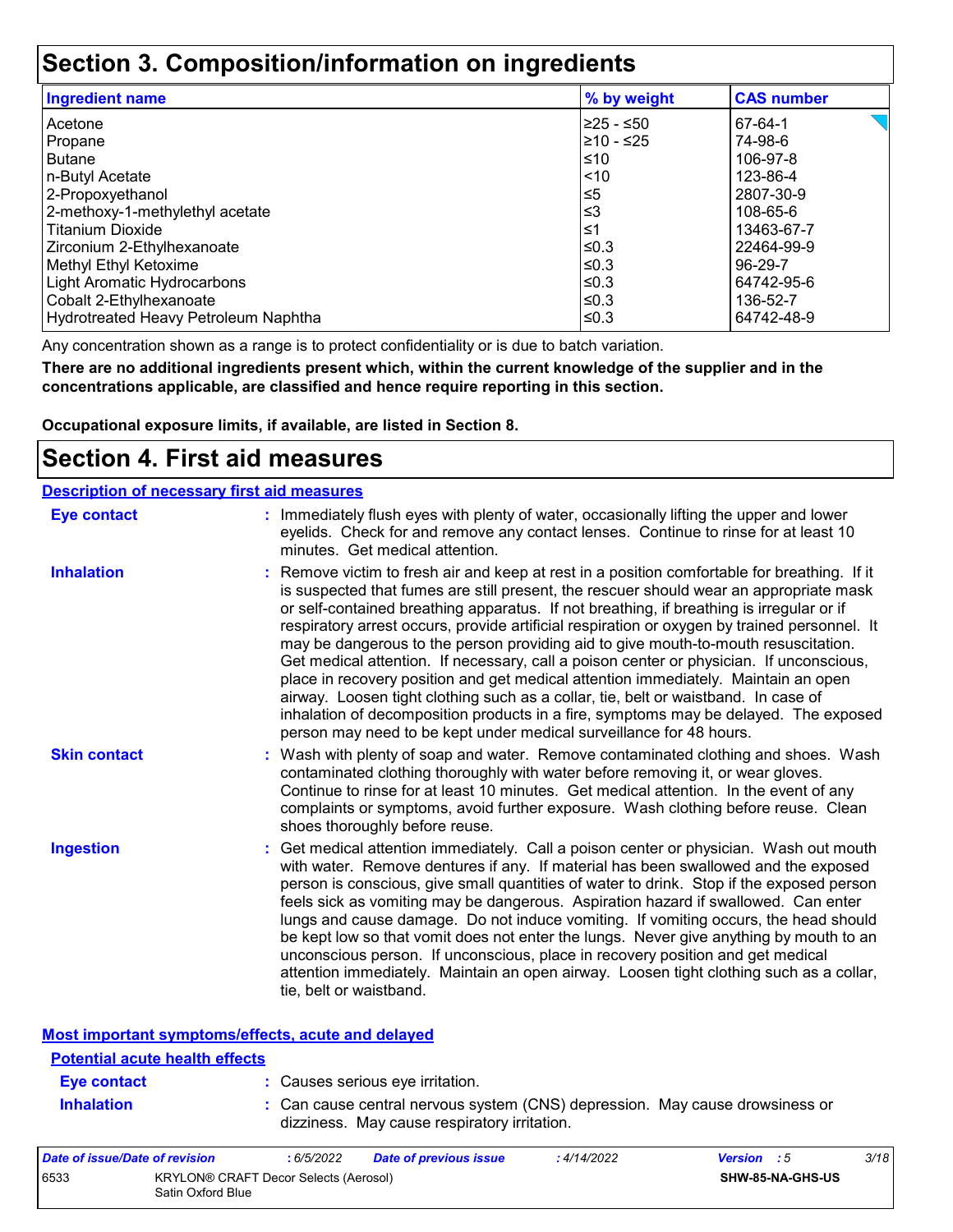## **Section 4. First aid measures**

| <b>Skin contact</b>               | : May cause an allergic skin reaction.                                                                                                                                                                                                                                                                                                                                                                          |
|-----------------------------------|-----------------------------------------------------------------------------------------------------------------------------------------------------------------------------------------------------------------------------------------------------------------------------------------------------------------------------------------------------------------------------------------------------------------|
| <b>Ingestion</b>                  | : Can cause central nervous system (CNS) depression. May be fatal if swallowed and<br>enters airways.                                                                                                                                                                                                                                                                                                           |
| Over-exposure signs/symptoms      |                                                                                                                                                                                                                                                                                                                                                                                                                 |
| <b>Eye contact</b>                | : Adverse symptoms may include the following:<br>pain or irritation<br>watering<br>redness                                                                                                                                                                                                                                                                                                                      |
| <b>Inhalation</b>                 | : Adverse symptoms may include the following:<br>respiratory tract irritation<br>coughing<br>nausea or vomiting<br>headache<br>drowsiness/fatigue<br>dizziness/vertigo<br>unconsciousness<br>reduced fetal weight<br>increase in fetal deaths<br>skeletal malformations                                                                                                                                         |
| <b>Skin contact</b>               | : Adverse symptoms may include the following:<br>irritation<br>redness<br>reduced fetal weight<br>increase in fetal deaths<br>skeletal malformations                                                                                                                                                                                                                                                            |
| <b>Ingestion</b>                  | : Adverse symptoms may include the following:<br>nausea or vomiting<br>reduced fetal weight<br>increase in fetal deaths<br>skeletal malformations<br><u>Indication of immediate medical attention and special treatment needed, if necessary</u>                                                                                                                                                                |
|                                   |                                                                                                                                                                                                                                                                                                                                                                                                                 |
| <b>Notes to physician</b>         | : In case of inhalation of decomposition products in a fire, symptoms may be delayed.<br>The exposed person may need to be kept under medical surveillance for 48 hours.                                                                                                                                                                                                                                        |
| <b>Specific treatments</b>        | : No specific treatment.                                                                                                                                                                                                                                                                                                                                                                                        |
| <b>Protection of first-aiders</b> | : No action shall be taken involving any personal risk or without suitable training. If it is<br>suspected that fumes are still present, the rescuer should wear an appropriate mask or<br>self-contained breathing apparatus. It may be dangerous to the person providing aid to<br>give mouth-to-mouth resuscitation. Wash contaminated clothing thoroughly with water<br>before removing it, or wear gloves. |

**See toxicological information (Section 11)**

## **Section 5. Fire-fighting measures**

| <b>Extinguishing media</b>             |                                                                 |  |
|----------------------------------------|-----------------------------------------------------------------|--|
| <b>Suitable extinguishing</b><br>media | : Use an extinguishing agent suitable for the surrounding fire. |  |
| Unsuitable extinguishing<br>media      | : None known.                                                   |  |

| Date of issue/Date of revision |                                                            | : 6/5/2022 | <b>Date of previous issue</b> | : 4/14/2022 | <b>Version</b> : 5      | 4/18 |
|--------------------------------|------------------------------------------------------------|------------|-------------------------------|-------------|-------------------------|------|
| 6533                           | KRYLON® CRAFT Decor Selects (Aerosol)<br>Satin Oxford Blue |            |                               |             | <b>SHW-85-NA-GHS-US</b> |      |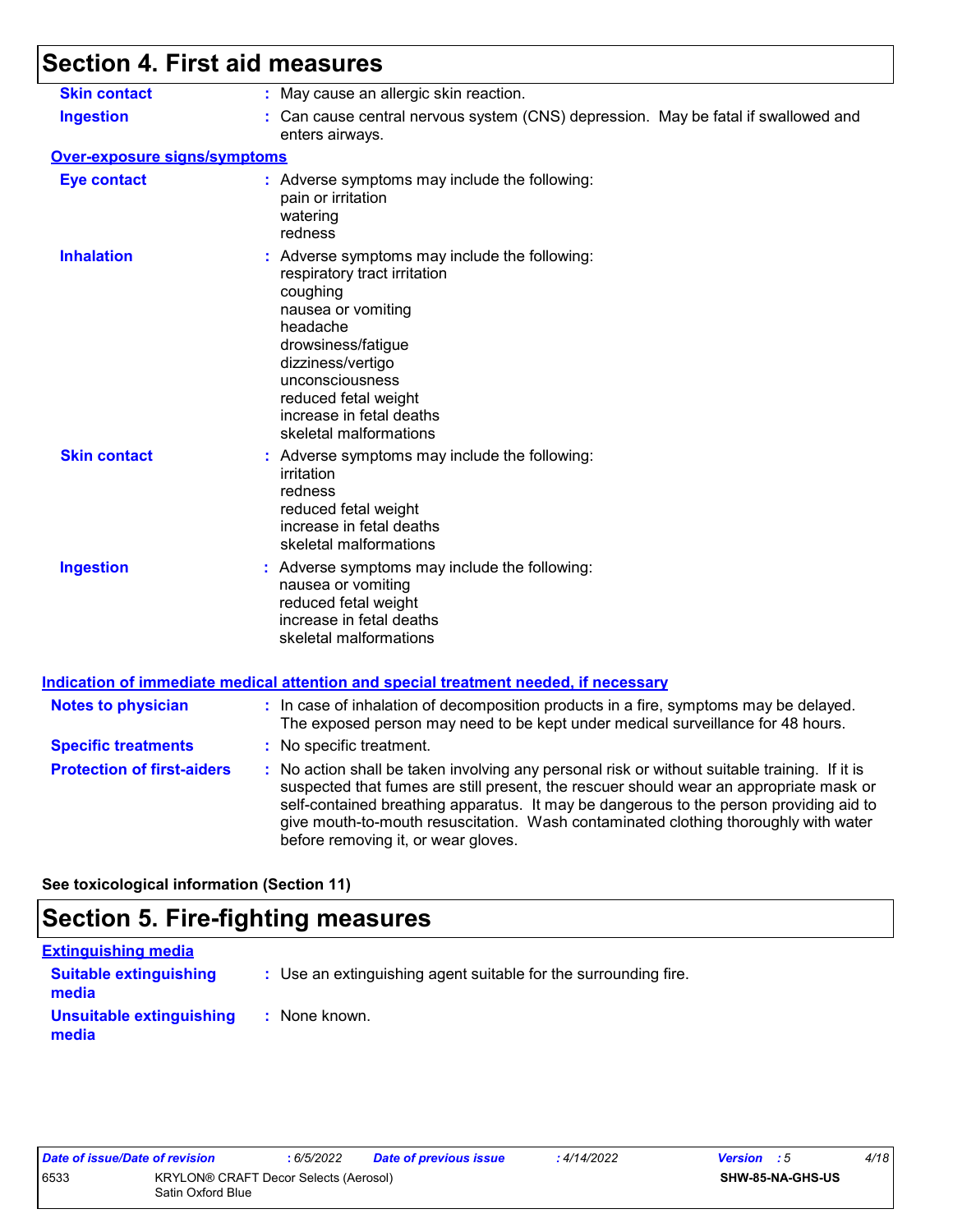## **Section 5. Fire-fighting measures**

| <b>Specific hazards arising</b><br>from the chemical     | : Extremely flammable aerosol. Runoff to sewer may create fire or explosion hazard. In<br>a fire or if heated, a pressure increase will occur and the container may burst, with the<br>risk of a subsequent explosion. Gas may accumulate in low or confined areas or travel<br>a considerable distance to a source of ignition and flash back, causing fire or explosion.<br>Bursting aerosol containers may be propelled from a fire at high speed. |
|----------------------------------------------------------|-------------------------------------------------------------------------------------------------------------------------------------------------------------------------------------------------------------------------------------------------------------------------------------------------------------------------------------------------------------------------------------------------------------------------------------------------------|
| <b>Hazardous thermal</b><br>decomposition products       | Decomposition products may include the following materials:<br>carbon dioxide<br>carbon monoxide<br>nitrogen oxides                                                                                                                                                                                                                                                                                                                                   |
| <b>Special protective actions</b><br>for fire-fighters   | : Promptly isolate the scene by removing all persons from the vicinity of the incident if<br>there is a fire. No action shall be taken involving any personal risk or without suitable<br>training. Move containers from fire area if this can be done without risk. Use water<br>spray to keep fire-exposed containers cool.                                                                                                                         |
| <b>Special protective</b><br>equipment for fire-fighters | : Fire-fighters should wear appropriate protective equipment and self-contained breathing<br>apparatus (SCBA) with a full face-piece operated in positive pressure mode.                                                                                                                                                                                                                                                                              |

## **Section 6. Accidental release measures**

#### **Personal precautions, protective equipment and emergency procedures**

| For non-emergency<br>personnel                        | : No action shall be taken involving any personal risk or without suitable training.<br>Evacuate surrounding areas. Keep unnecessary and unprotected personnel from<br>entering. In the case of aerosols being ruptured, care should be taken due to the rapid<br>escape of the pressurized contents and propellant. If a large number of containers are<br>ruptured, treat as a bulk material spillage according to the instructions in the clean-up<br>section. Do not touch or walk through spilled material. Shut off all ignition sources. No<br>flares, smoking or flames in hazard area. Avoid breathing vapor or mist. Provide<br>adequate ventilation. Wear appropriate respirator when ventilation is inadequate. Put<br>on appropriate personal protective equipment. |  |
|-------------------------------------------------------|----------------------------------------------------------------------------------------------------------------------------------------------------------------------------------------------------------------------------------------------------------------------------------------------------------------------------------------------------------------------------------------------------------------------------------------------------------------------------------------------------------------------------------------------------------------------------------------------------------------------------------------------------------------------------------------------------------------------------------------------------------------------------------|--|
| For emergency responders                              | : If specialized clothing is required to deal with the spillage, take note of any information in<br>Section 8 on suitable and unsuitable materials. See also the information in "For non-<br>emergency personnel".                                                                                                                                                                                                                                                                                                                                                                                                                                                                                                                                                               |  |
| <b>Environmental precautions</b>                      | : Avoid dispersal of spilled material and runoff and contact with soil, waterways, drains<br>and sewers. Inform the relevant authorities if the product has caused environmental<br>pollution (sewers, waterways, soil or air).                                                                                                                                                                                                                                                                                                                                                                                                                                                                                                                                                  |  |
| Methods and materials for containment and cleaning up |                                                                                                                                                                                                                                                                                                                                                                                                                                                                                                                                                                                                                                                                                                                                                                                  |  |
| <b>Small spill</b>                                    | : Stop leak if without risk. Move containers from spill area. Use spark-proof tools and<br>explosion-proof equipment. Dilute with water and mop up if water-soluble. Alternatively,<br>or if water-insoluble, absorb with an inert dry material and place in an appropriate waste<br>disposal container. Dispose of via a licensed waste disposal contractor.                                                                                                                                                                                                                                                                                                                                                                                                                    |  |
| <b>Large spill</b>                                    | : Stop leak if without risk. Move containers from spill area. Use spark-proof tools and<br>explosion-proof equipment. Approach release from upwind. Prevent entry into sewers,<br>water courses, basements or confined areas. Wash spillages into an effluent treatment<br>plant or proceed as follows. Contain and collect spillage with non-combustible,<br>absorbent material e.g. sand, earth, vermiculite or diatomaceous earth and place in<br>container for disposal according to local regulations (see Section 13). Dispose of via a<br>licensed waste disposal contractor. Contaminated absorbent material may pose the<br>same hazard as the spilled product. Note: see Section 1 for emergency contact<br>information and Section 13 for waste disposal.             |  |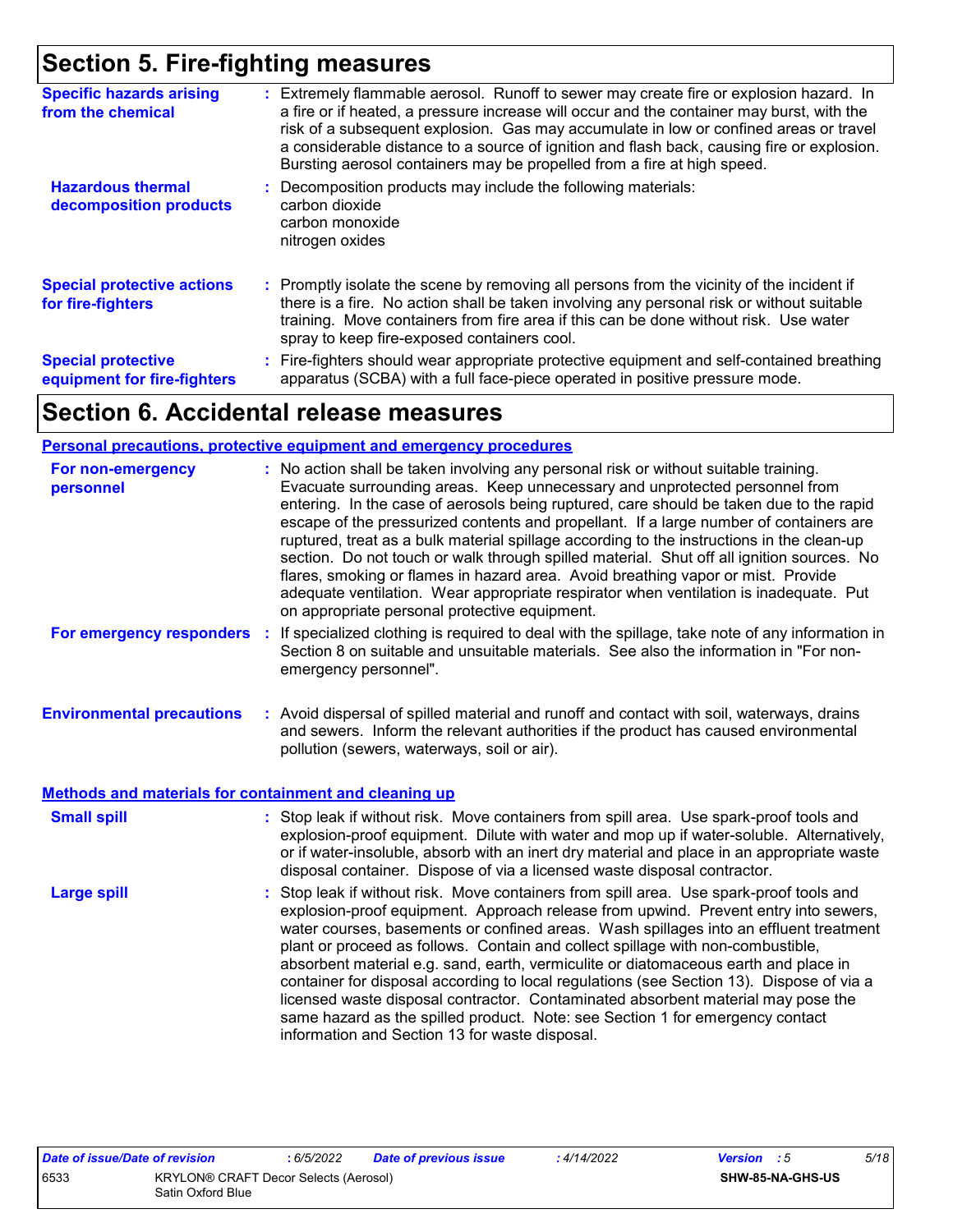## **Section 7. Handling and storage**

| <b>Precautions for safe handling</b>                                             |                                                                                                                                                                                                                                                                                                                                                                                                                                                                                                                                                                                                                                                                                                                                                                                                                                                                                                                                                                                                                           |
|----------------------------------------------------------------------------------|---------------------------------------------------------------------------------------------------------------------------------------------------------------------------------------------------------------------------------------------------------------------------------------------------------------------------------------------------------------------------------------------------------------------------------------------------------------------------------------------------------------------------------------------------------------------------------------------------------------------------------------------------------------------------------------------------------------------------------------------------------------------------------------------------------------------------------------------------------------------------------------------------------------------------------------------------------------------------------------------------------------------------|
| <b>Protective measures</b>                                                       | : Put on appropriate personal protective equipment (see Section 8). Persons with a<br>history of skin sensitization problems should not be employed in any process in which<br>this product is used. Pressurized container: protect from sunlight and do not expose to<br>temperatures exceeding 50°C. Do not pierce or burn, even after use. Avoid exposure -<br>obtain special instructions before use. Avoid exposure during pregnancy. Do not<br>handle until all safety precautions have been read and understood. Do not get in eyes<br>or on skin or clothing. Do not breathe vapor or mist. Do not swallow. Avoid breathing<br>gas. Use only with adequate ventilation. Wear appropriate respirator when ventilation is<br>inadequate. Store and use away from heat, sparks, open flame or any other ignition<br>source. Use explosion-proof electrical (ventilating, lighting and material handling)<br>equipment. Use only non-sparking tools. Empty containers retain product residue and<br>can be hazardous. |
| <b>Advice on general</b><br>occupational hygiene                                 | : Eating, drinking and smoking should be prohibited in areas where this material is<br>handled, stored and processed. Workers should wash hands and face before eating,<br>drinking and smoking. Remove contaminated clothing and protective equipment before<br>entering eating areas. See also Section 8 for additional information on hygiene<br>measures.                                                                                                                                                                                                                                                                                                                                                                                                                                                                                                                                                                                                                                                             |
| <b>Conditions for safe storage,</b><br>including any<br><b>incompatibilities</b> | : Store in accordance with local regulations. Store away from direct sunlight in a dry, cool<br>and well-ventilated area, away from incompatible materials (see Section 10) and food<br>and drink. Protect from sunlight. Store locked up. Eliminate all ignition sources. Use<br>appropriate containment to avoid environmental contamination. See Section 10 for<br>incompatible materials before handling or use.                                                                                                                                                                                                                                                                                                                                                                                                                                                                                                                                                                                                      |

## **Section 8. Exposure controls/personal protection**

#### **Control parameters**

#### **Occupational exposure limits (OSHA United States)**

| Acetone         |          |                                                                                                                                                                                                                                                                                                             |
|-----------------|----------|-------------------------------------------------------------------------------------------------------------------------------------------------------------------------------------------------------------------------------------------------------------------------------------------------------------|
|                 | 67-64-1  | ACGIH TLV (United States, 1/2021).<br>TWA: 250 ppm 8 hours.<br>STEL: 500 ppm 15 minutes.<br>NIOSH REL (United States, 10/2020).<br>TWA: 250 ppm 10 hours.<br>TWA: 590 mg/m <sup>3</sup> 10 hours.<br>OSHA PEL (United States, 5/2018).<br>TWA: 1000 ppm 8 hours.<br>TWA: 2400 mg/m <sup>3</sup> 8 hours.    |
| Propane         | 74-98-6  | NIOSH REL (United States, 10/2020).<br>TWA: 1000 ppm 10 hours.<br>TWA: 1800 mg/m <sup>3</sup> 10 hours.<br>OSHA PEL (United States, 5/2018).<br>TWA: 1000 ppm 8 hours.<br>TWA: 1800 mg/m <sup>3</sup> 8 hours.<br>ACGIH TLV (United States, 1/2021). Oxygen<br>Depletion [Asphyxiant]. Explosive potential. |
| <b>Butane</b>   | 106-97-8 | NIOSH REL (United States, 10/2020).<br>TWA: 800 ppm 10 hours.<br>TWA: 1900 mg/m <sup>3</sup> 10 hours.<br>ACGIH TLV (United States, 1/2021).<br><b>Explosive potential.</b><br>STEL: 1000 ppm 15 minutes.                                                                                                   |
| n-Butyl Acetate | 123-86-4 | NIOSH REL (United States, 10/2020).<br>TWA: 150 ppm 10 hours.                                                                                                                                                                                                                                               |
|                 |          |                                                                                                                                                                                                                                                                                                             |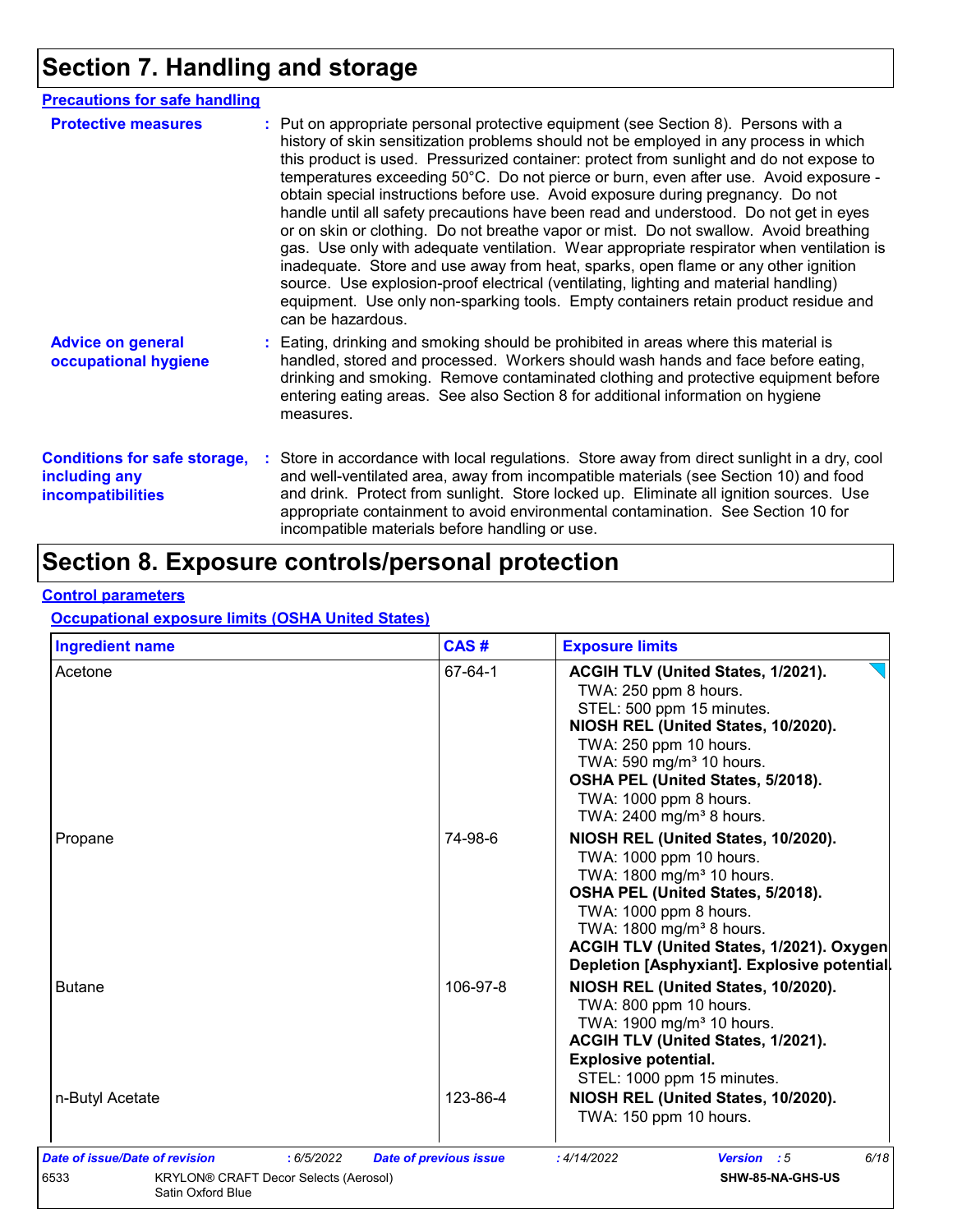# **Section 8. Exposure controls/personal protection**

|                                                               |                        | TWA: 710 mg/m <sup>3</sup> 10 hours.<br>STEL: 200 ppm 15 minutes.<br>STEL: 950 mg/m <sup>3</sup> 15 minutes.<br>OSHA PEL (United States, 5/2018).<br>TWA: 150 ppm 8 hours.<br>TWA: 710 mg/m <sup>3</sup> 8 hours.<br>ACGIH TLV (United States, 1/2021).<br>STEL: 150 ppm 15 minutes.<br>TWA: 50 ppm 8 hours.                                                      |
|---------------------------------------------------------------|------------------------|-------------------------------------------------------------------------------------------------------------------------------------------------------------------------------------------------------------------------------------------------------------------------------------------------------------------------------------------------------------------|
| 2-Propoxyethanol<br>2-methoxy-1-methylethyl acetate           | 2807-30-9<br>108-65-6  | None.<br>OARS WEEL (United States, 1/2021).<br>TWA: 50 ppm 8 hours.                                                                                                                                                                                                                                                                                               |
| <b>Titanium Dioxide</b>                                       | 13463-67-7             | ACGIH TLV (United States, 1/2021).<br>TWA: 10 mg/m <sup>3</sup> 8 hours.<br>OSHA PEL (United States, 5/2018).<br>TWA: 15 mg/m <sup>3</sup> 8 hours. Form: Total dust                                                                                                                                                                                              |
| Zirconium 2-Ethylhexanoate                                    | 22464-99-9             | ACGIH TLV (United States, 1/2021).<br>TWA: $5 \text{ mg/m}^3$ , (as Zr) 8 hours.<br>STEL: 10 mg/m <sup>3</sup> , (as Zr) 15 minutes.<br>NIOSH REL (United States, 10/2020).<br>TWA: $5 \text{ mg/m}^3$ , (as Zr) 10 hours.<br>STEL: 10 mg/m <sup>3</sup> , (as Zr) 15 minutes.<br>OSHA PEL (United States, 5/2018).<br>TWA: $5 \text{ mg/m}^3$ , (as Zr) 8 hours. |
| Methyl Ethyl Ketoxime                                         | 96-29-7                | OARS WEEL (United States, 1/2021). Skin<br>sensitizer.<br>TWA: 10 ppm 8 hours.                                                                                                                                                                                                                                                                                    |
| <b>Light Aromatic Hydrocarbons</b><br>Cobalt 2-Ethylhexanoate | 64742-95-6<br>136-52-7 | None.<br>ACGIH TLV (United States, 1/2021). Skin<br>sensitizer. Inhalation sensitizer.<br>TWA: $0.02$ mg/m <sup>3</sup> , (as Co) 8 hours.                                                                                                                                                                                                                        |
| Hydrotreated Heavy Petroleum Naphtha                          | 64742-48-9             | None.                                                                                                                                                                                                                                                                                                                                                             |

#### **Occupational exposure limits (Canada)**

| <b>Ingredient name</b>                        |           | CAS#                          | <b>Exposure limits</b>                                                                                                                                                                                                                                                                                                                                                                                                                                                                                                                                                                                                                                                                                                                     |      |
|-----------------------------------------------|-----------|-------------------------------|--------------------------------------------------------------------------------------------------------------------------------------------------------------------------------------------------------------------------------------------------------------------------------------------------------------------------------------------------------------------------------------------------------------------------------------------------------------------------------------------------------------------------------------------------------------------------------------------------------------------------------------------------------------------------------------------------------------------------------------------|------|
| acetone                                       |           | 67-64-1                       | CA Alberta Provincial (Canada, 6/2018).<br>8 hrs OEL: 1200 mg/m <sup>3</sup> 8 hours.<br>15 min OEL: 1800 mg/m <sup>3</sup> 15 minutes.<br>8 hrs OEL: 500 ppm 8 hours.<br>15 min OEL: 750 ppm 15 minutes.<br><b>CA British Columbia Provincial (Canada,</b><br>$6/2021$ ).<br>TWA: 250 ppm 8 hours.<br>STEL: 500 ppm 15 minutes.<br>CA Ontario Provincial (Canada, 6/2019).<br>TWA: 250 ppm 8 hours.<br>STEL: 500 ppm 15 minutes.<br>CA Quebec Provincial (Canada, 6/2021).<br>TWAEV: 500 ppm 8 hours.<br>TWAEV: 1190 mg/m <sup>3</sup> 8 hours.<br>STEV: 1000 ppm 15 minutes.<br>STEV: 2380 mg/m <sup>3</sup> 15 minutes.<br><b>CA Saskatchewan Provincial (Canada,</b><br>7/2013).<br>STEL: 750 ppm 15 minutes.<br>TWA: 500 ppm 8 hours. |      |
| Date of issue/Date of revision                | :6/5/2022 | <b>Date of previous issue</b> | : 4/14/2022<br>Version : 5                                                                                                                                                                                                                                                                                                                                                                                                                                                                                                                                                                                                                                                                                                                 | 7/18 |
| 6533<br>KRYLON® CRAFT Decor Selects (Aerosol) |           |                               | SHW-85-NA-GHS-US                                                                                                                                                                                                                                                                                                                                                                                                                                                                                                                                                                                                                                                                                                                           |      |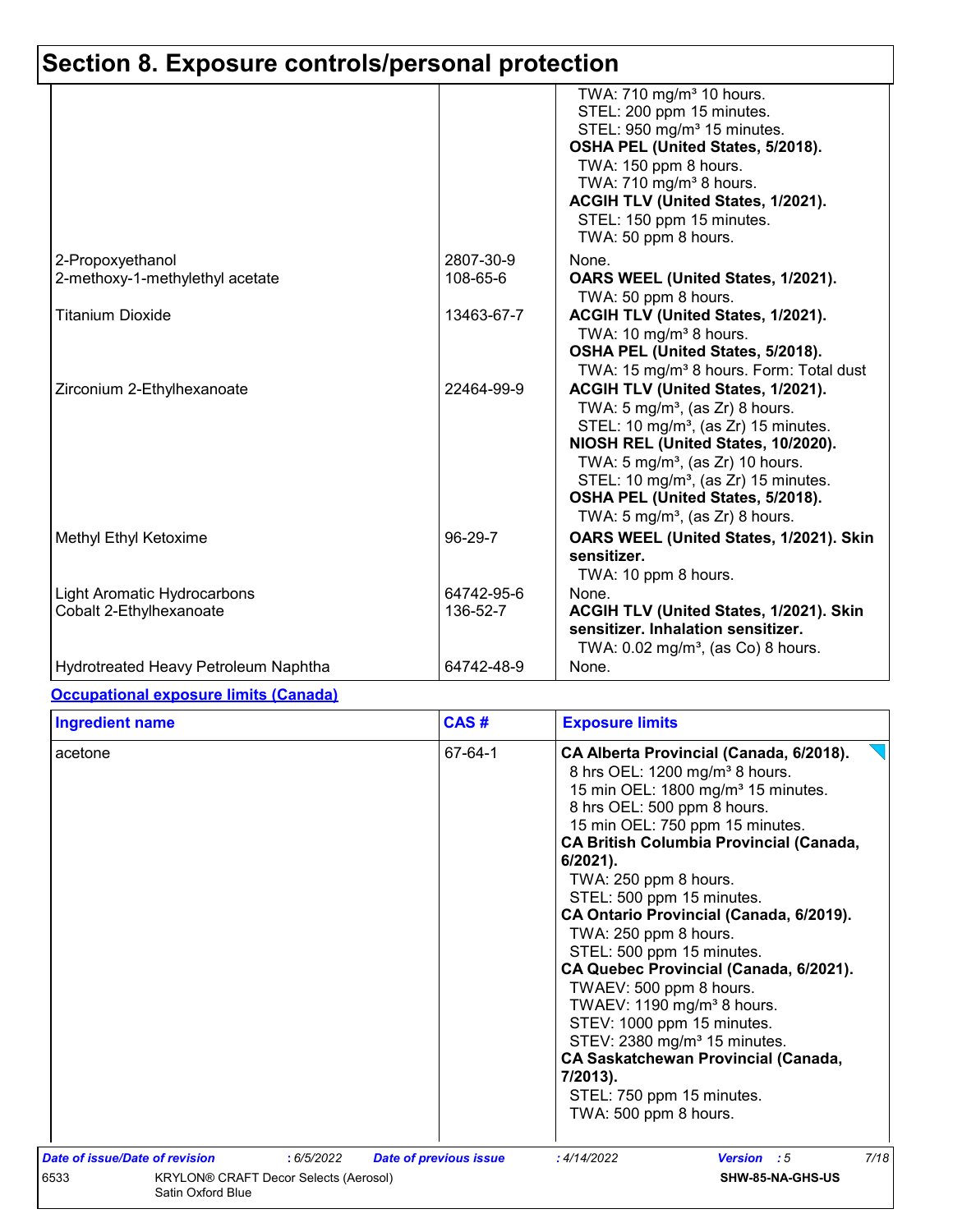| Normal propane   | 74-98-6    | CA Alberta Provincial (Canada, 6/2018).                                                                                                                                                                                                                                                                                                                                                                                                                                                                                                                                                                                                        |
|------------------|------------|------------------------------------------------------------------------------------------------------------------------------------------------------------------------------------------------------------------------------------------------------------------------------------------------------------------------------------------------------------------------------------------------------------------------------------------------------------------------------------------------------------------------------------------------------------------------------------------------------------------------------------------------|
|                  |            | 8 hrs OEL: 1000 ppm 8 hours.<br>CA Quebec Provincial (Canada, 6/2021).<br>TWAEV: 1000 ppm 8 hours.<br>TWAEV: 1800 mg/m <sup>3</sup> 8 hours.<br><b>CA Saskatchewan Provincial (Canada,</b><br>7/2013).<br>STEL: 1250 ppm 15 minutes.<br>TWA: 1000 ppm 8 hours.<br><b>CA British Columbia Provincial (Canada,</b><br>6/2021). Oxygen Depletion [Asphyxiant].<br><b>Explosive potential.</b>                                                                                                                                                                                                                                                     |
|                  |            | CA Ontario Provincial (Canada, 6/2019).<br><b>Oxygen Depletion [Asphyxiant]. Explosive</b><br>potential.                                                                                                                                                                                                                                                                                                                                                                                                                                                                                                                                       |
| <b>Butane</b>    | 106-97-8   | CA Alberta Provincial (Canada, 6/2018).<br>8 hrs OEL: 1000 ppm 8 hours.<br>CA Quebec Provincial (Canada, 6/2021).<br>TWAEV: 800 ppm 8 hours.<br>TWAEV: $1900 \text{ mg/m}^3$ 8 hours.<br><b>CA Saskatchewan Provincial (Canada,</b><br>7/2013).<br>STEL: 1250 ppm 15 minutes.<br>TWA: 1000 ppm 8 hours.<br><b>CA British Columbia Provincial (Canada,</b><br>6/2021). Explosive potential.<br>STEL: 1000 ppm 15 minutes.<br>CA Ontario Provincial (Canada, 6/2019).<br><b>Explosive potential.</b><br>STEL: 1000 ppm 15 minutes.                                                                                                               |
| n-butyl acetate  | 123-86-4   | CA Alberta Provincial (Canada, 6/2018).<br>15 min OEL: 200 ppm 15 minutes.<br>15 min OEL: 950 mg/m <sup>3</sup> 15 minutes.<br>8 hrs OEL: 150 ppm 8 hours.<br>8 hrs OEL: 713 mg/m <sup>3</sup> 8 hours.<br><b>CA Saskatchewan Provincial (Canada,</b><br>7/2013).<br>STEL: 200 ppm 15 minutes.<br>TWA: 150 ppm 8 hours.<br>CA Ontario Provincial (Canada, 6/2019).<br>STEL: 150 ppm 15 minutes.<br>TWA: 50 ppm 8 hours.<br><b>CA British Columbia Provincial (Canada,</b><br>$6/2021$ ).<br>STEL: 150 ppm 15 minutes.<br>TWA: 50 ppm 8 hours.<br>CA Quebec Provincial (Canada, 6/2021).<br>STEV: 150 ppm 15 minutes.<br>TWAEV: 50 ppm 8 hours. |
| 2-Propoxyethanol | 2807-30-9  | CA Ontario Provincial (Canada, 6/2019).<br>Absorbed through skin.<br>TWA: $110 \text{ mg/m}^3$ 8 hours.<br>TWA: 25 ppm 8 hours.                                                                                                                                                                                                                                                                                                                                                                                                                                                                                                                |
| Titanium dioxide | 13463-67-7 | <b>CA British Columbia Provincial (Canada,</b><br>6/2021).<br>TWA: 10 mg/m <sup>3</sup> 8 hours. Form: Total dust                                                                                                                                                                                                                                                                                                                                                                                                                                                                                                                              |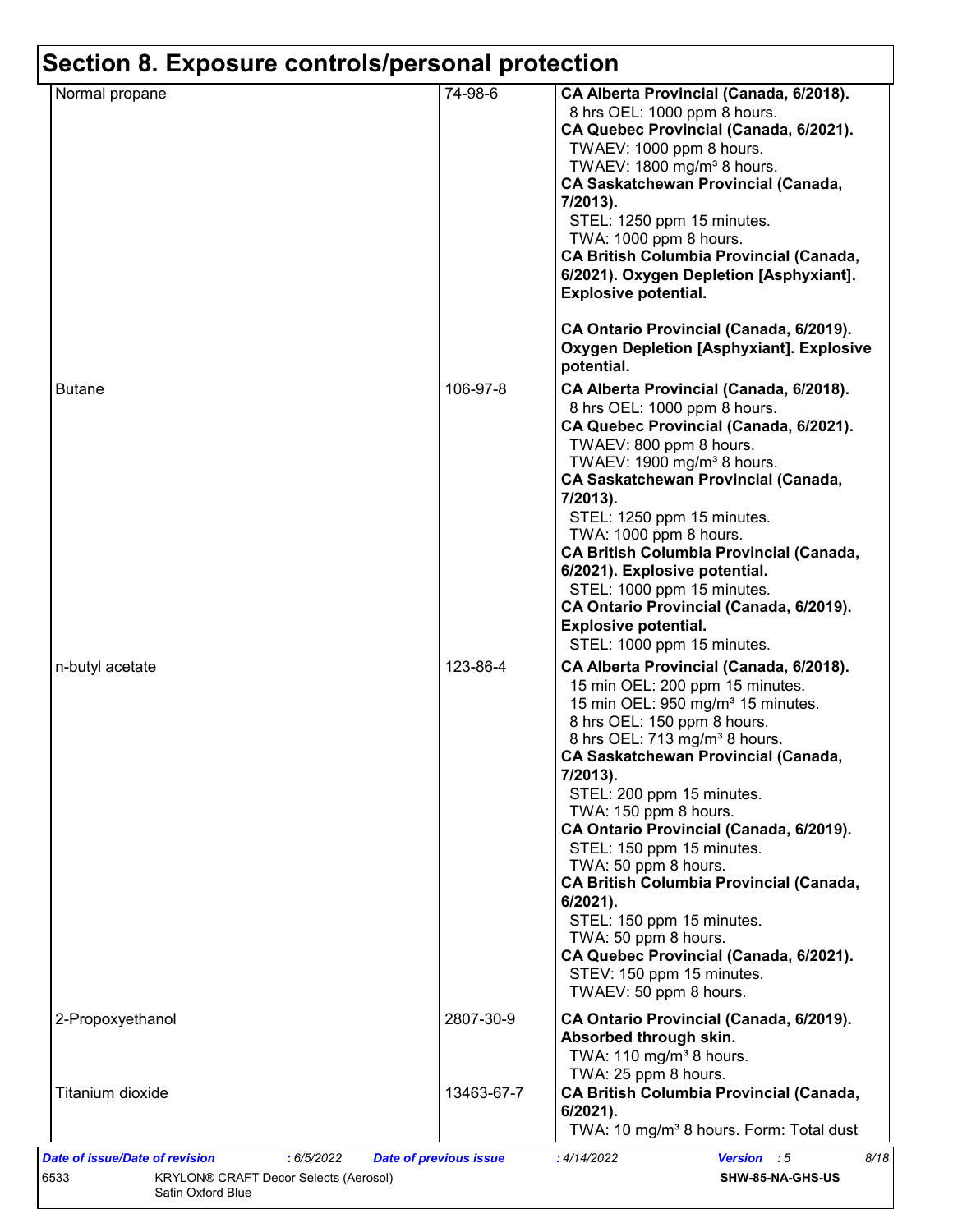# **Section 8. Exposure controls/personal protection**

|                            |            | TWA: 3 mg/m <sup>3</sup> 8 hours. Form: respirable<br>fraction<br>CA Quebec Provincial (Canada, 6/2021).<br>TWAEV: 10 mg/m <sup>3</sup> 8 hours. Form: Total dust.<br>CA Alberta Provincial (Canada, 6/2018).<br>8 hrs OEL: 10 mg/m <sup>3</sup> 8 hours.<br>CA Ontario Provincial (Canada, 6/2019).<br>TWA: 10 mg/m <sup>3</sup> 8 hours.<br><b>CA Saskatchewan Provincial (Canada,</b><br>7/2013).<br>STEL: 20 mg/m <sup>3</sup> 15 minutes.<br>TWA: 10 mg/m <sup>3</sup> 8 hours.                                                                                                                               |
|----------------------------|------------|--------------------------------------------------------------------------------------------------------------------------------------------------------------------------------------------------------------------------------------------------------------------------------------------------------------------------------------------------------------------------------------------------------------------------------------------------------------------------------------------------------------------------------------------------------------------------------------------------------------------|
| Zirconium 2-Ethylhexanoate | 22464-99-9 | CA Alberta Provincial (Canada, 6/2018).<br>8 hrs OEL: 5 mg/m <sup>3</sup> , (as Zr) 8 hours.<br>15 min OEL: 10 mg/m <sup>3</sup> , (as Zr) 15 minutes.<br><b>CA British Columbia Provincial (Canada,</b><br>6/2021).<br>TWA: $5 \text{ mg/m}^3$ , (as Zr) 8 hours.<br>STEL: 10 mg/m <sup>3</sup> , (as Zr) 15 minutes.<br>CA Quebec Provincial (Canada, 6/2021).<br>TWAEV: 5 mg/m <sup>3</sup> , (as Zr) 8 hours.<br>STEV: 10 mg/m <sup>3</sup> , (as Zr) 15 minutes.<br>CA Ontario Provincial (Canada, 6/2019).<br>STEL: 10 mg/m <sup>3</sup> , (as Zr) 15 minutes.<br>TWA: $5 \text{ mg/m}^3$ , (as Zr) 8 hours. |
| Methyl Ethyl Ketoxime      | 96-29-7    | OARS WEEL (United States, 1/2021). Skin<br>sensitizer.<br>TWA: 10 ppm 8 hours.                                                                                                                                                                                                                                                                                                                                                                                                                                                                                                                                     |
| Cobalt 2-Ethylhexanoate    | 136-52-7   | <b>CA British Columbia Provincial (Canada,</b><br>6/2021). Skin sensitizer. Inhalation<br>sensitizer.<br>TWA: 0.02 mg/m <sup>3</sup> , (as Co, Total) 8 hours.<br>CA Quebec Provincial (Canada, 6/2021).<br>Skin sensitizer.<br>TWAEV: $0.02$ mg/m <sup>3</sup> , (as Co) 8 hours.<br>CA Ontario Provincial (Canada, 6/2019).<br>TWA: 0.02 mg/m <sup>3</sup> , (as Co) 8 hours.<br><b>CA Saskatchewan Provincial (Canada,</b><br>7/2013).<br>STEL: 0.06 mg/m <sup>3</sup> , (measured as Co) 15<br>minutes.<br>TWA: $0.02$ mg/m <sup>3</sup> , (measured as Co) 8<br>hours.                                        |

#### **Occupational exposure limits (Mexico)**

|                                                                           |           | CAS#                          | <b>Exposure limits</b>                             |                                     |      |
|---------------------------------------------------------------------------|-----------|-------------------------------|----------------------------------------------------|-------------------------------------|------|
| Acetone                                                                   |           | 67-64-1                       | TWA: 500 ppm 8 hours.<br>STEL: 750 ppm 15 minutes. | NOM-010-STPS-2014 (Mexico, 4/2016). |      |
| Propane                                                                   |           | 74-98-6                       |                                                    | NOM-010-STPS-2014 (Mexico, 4/2016). |      |
|                                                                           |           |                               | TWA: 1000 ppm 8 hours.                             |                                     |      |
| <b>Butane</b>                                                             |           | 106-97-8                      |                                                    | NOM-010-STPS-2014 (Mexico, 4/2016). |      |
|                                                                           |           |                               | TWA: 1000 ppm 8 hours.                             |                                     |      |
| n-Butyl Acetate                                                           |           | 123-86-4                      | TWA: 150 ppm 8 hours.<br>STEL: 200 ppm 15 minutes. | NOM-010-STPS-2014 (Mexico, 4/2016). |      |
| Date of issue/Date of revision                                            | :6/5/2022 | <b>Date of previous issue</b> | : 4/14/2022                                        | <b>Version</b> : 5                  | 9/18 |
| 6533<br><b>KRYLON® CRAFT Decor Selects (Aerosol)</b><br>Satin Oxford Blue |           |                               |                                                    | SHW-85-NA-GHS-US                    |      |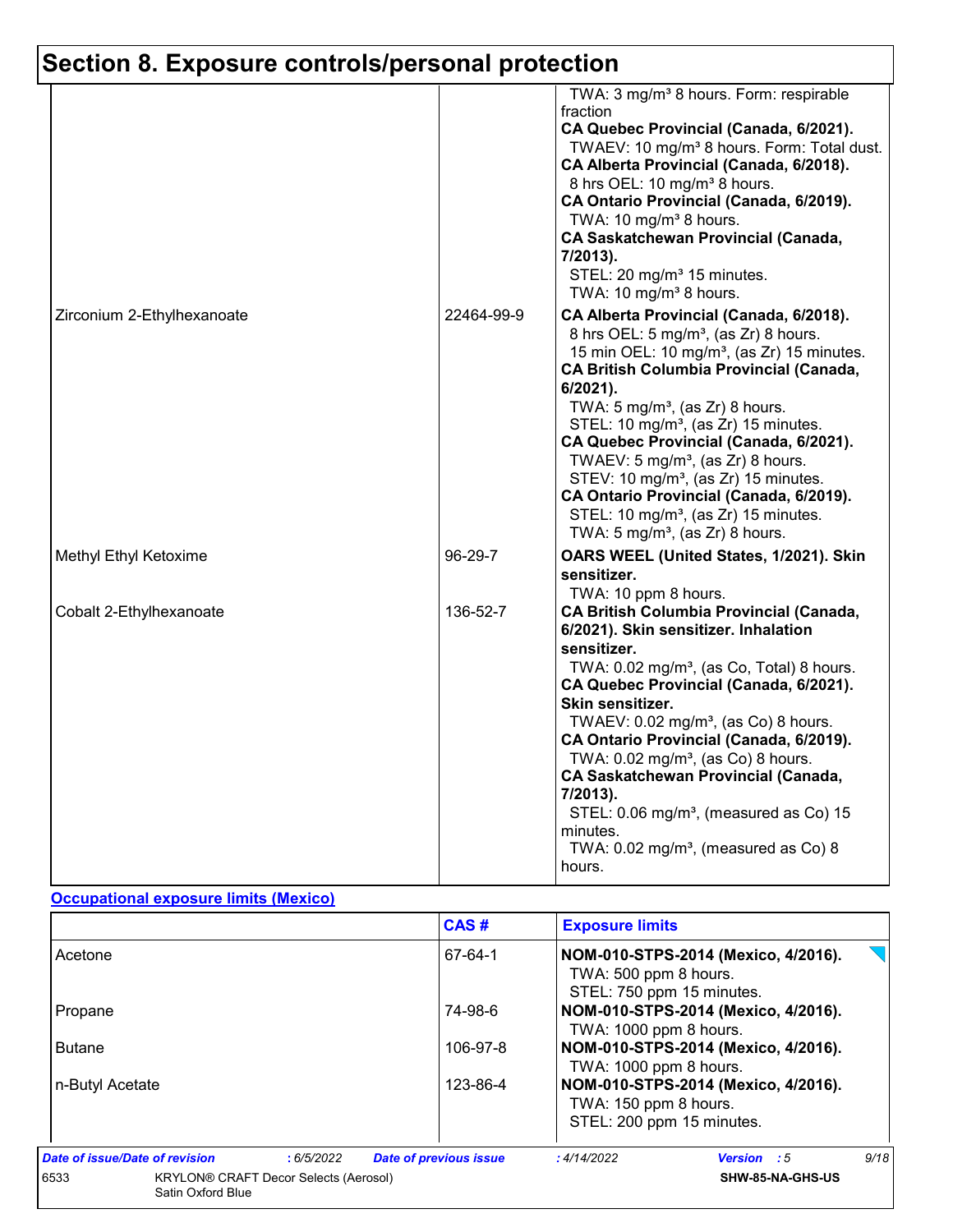| Section 8. Exposure controls/personal protection  |                                                                                                                                                                                                                                                                                                                                                                                                                              |            |                                                                                                                                                                                                                                                                                                                                                                                                                                                                                                                                                                                                                        |  |
|---------------------------------------------------|------------------------------------------------------------------------------------------------------------------------------------------------------------------------------------------------------------------------------------------------------------------------------------------------------------------------------------------------------------------------------------------------------------------------------|------------|------------------------------------------------------------------------------------------------------------------------------------------------------------------------------------------------------------------------------------------------------------------------------------------------------------------------------------------------------------------------------------------------------------------------------------------------------------------------------------------------------------------------------------------------------------------------------------------------------------------------|--|
| Zirconium 2-Ethylhexanoate                        |                                                                                                                                                                                                                                                                                                                                                                                                                              | 22464-99-9 | NOM-010-STPS-2014 (Mexico, 4/2016).<br>TWA: $5 \text{ mg/m}^3$ , (as Zr) 8 hours.<br>STEL: 10 mg/m <sup>3</sup> , (as Zr) 15 minutes.                                                                                                                                                                                                                                                                                                                                                                                                                                                                                  |  |
| Cobalt 2-Ethylhexanoate                           |                                                                                                                                                                                                                                                                                                                                                                                                                              | 136-52-7   | NOM-010-STPS-2014 (Mexico, 4/2016).<br>TWA: 0.02 mg/m <sup>3</sup> , (as Co) 8 hours.                                                                                                                                                                                                                                                                                                                                                                                                                                                                                                                                  |  |
| <b>Appropriate engineering</b><br><b>controls</b> | ventilation equipment.                                                                                                                                                                                                                                                                                                                                                                                                       |            | : Use only with adequate ventilation. Use process enclosures, local exhaust ventilation or<br>other engineering controls to keep worker exposure to airborne contaminants below any<br>recommended or statutory limits. The engineering controls also need to keep gas,<br>vapor or dust concentrations below any lower explosive limits. Use explosion-proof                                                                                                                                                                                                                                                          |  |
| <b>Environmental exposure</b><br>controls         | will be necessary to reduce emissions to acceptable levels.                                                                                                                                                                                                                                                                                                                                                                  |            | Emissions from ventilation or work process equipment should be checked to ensure<br>they comply with the requirements of environmental protection legislation. In some<br>cases, fume scrubbers, filters or engineering modifications to the process equipment                                                                                                                                                                                                                                                                                                                                                         |  |
| <b>Individual protection measures</b>             |                                                                                                                                                                                                                                                                                                                                                                                                                              |            |                                                                                                                                                                                                                                                                                                                                                                                                                                                                                                                                                                                                                        |  |
| <b>Hygiene measures</b>                           | showers are close to the workstation location.                                                                                                                                                                                                                                                                                                                                                                               |            | : Wash hands, forearms and face thoroughly after handling chemical products, before<br>eating, smoking and using the lavatory and at the end of the working period.<br>Appropriate techniques should be used to remove potentially contaminated clothing.<br>Contaminated work clothing should not be allowed out of the workplace. Wash<br>contaminated clothing before reusing. Ensure that eyewash stations and safety                                                                                                                                                                                              |  |
| <b>Eye/face protection</b>                        |                                                                                                                                                                                                                                                                                                                                                                                                                              |            | Safety eyewear complying with an approved standard should be used when a risk<br>assessment indicates this is necessary to avoid exposure to liquid splashes, mists,<br>gases or dusts. If contact is possible, the following protection should be worn, unless<br>the assessment indicates a higher degree of protection: chemical splash goggles.                                                                                                                                                                                                                                                                    |  |
| <b>Skin protection</b>                            |                                                                                                                                                                                                                                                                                                                                                                                                                              |            |                                                                                                                                                                                                                                                                                                                                                                                                                                                                                                                                                                                                                        |  |
| <b>Hand protection</b>                            |                                                                                                                                                                                                                                                                                                                                                                                                                              |            | : Chemical-resistant, impervious gloves complying with an approved standard should be<br>worn at all times when handling chemical products if a risk assessment indicates this is<br>necessary. Considering the parameters specified by the glove manufacturer, check<br>during use that the gloves are still retaining their protective properties. It should be<br>noted that the time to breakthrough for any glove material may be different for different<br>glove manufacturers. In the case of mixtures, consisting of several substances, the<br>protection time of the gloves cannot be accurately estimated. |  |
| <b>Body protection</b>                            | Personal protective equipment for the body should be selected based on the task being<br>performed and the risks involved and should be approved by a specialist before<br>handling this product. When there is a risk of ignition from static electricity, wear anti-<br>static protective clothing. For the greatest protection from static discharges, clothing<br>should include anti-static overalls, boots and gloves. |            |                                                                                                                                                                                                                                                                                                                                                                                                                                                                                                                                                                                                                        |  |
| <b>Other skin protection</b>                      | specialist before handling this product.                                                                                                                                                                                                                                                                                                                                                                                     |            | Appropriate footwear and any additional skin protection measures should be selected<br>based on the task being performed and the risks involved and should be approved by a                                                                                                                                                                                                                                                                                                                                                                                                                                            |  |
| <b>Respiratory protection</b>                     | aspects of use.                                                                                                                                                                                                                                                                                                                                                                                                              |            | : Based on the hazard and potential for exposure, select a respirator that meets the<br>appropriate standard or certification. Respirators must be used according to a<br>respiratory protection program to ensure proper fitting, training, and other important                                                                                                                                                                                                                                                                                                                                                       |  |

## **Section 9. Physical and chemical properties**

The conditions of measurement of all properties are at standard temperature and pressure unless otherwise indicated.

| <b>Appearance</b> |
|-------------------|
|-------------------|

| <b>Physical state</b>          |                   | $:$ Liquid.                                  |                        |             |                    |       |
|--------------------------------|-------------------|----------------------------------------------|------------------------|-------------|--------------------|-------|
| <b>Color</b>                   |                   | : Not available.                             |                        |             |                    |       |
| <b>Odor</b>                    |                   | : Not available.                             |                        |             |                    |       |
| Date of issue/Date of revision |                   | :6/5/2022                                    | Date of previous issue | : 4/14/2022 | <b>Version</b> : 5 | 10/18 |
| 6533                           | Satin Oxford Blue | <b>KRYLON® CRAFT Decor Selects (Aerosol)</b> |                        |             | SHW-85-NA-GHS-US   |       |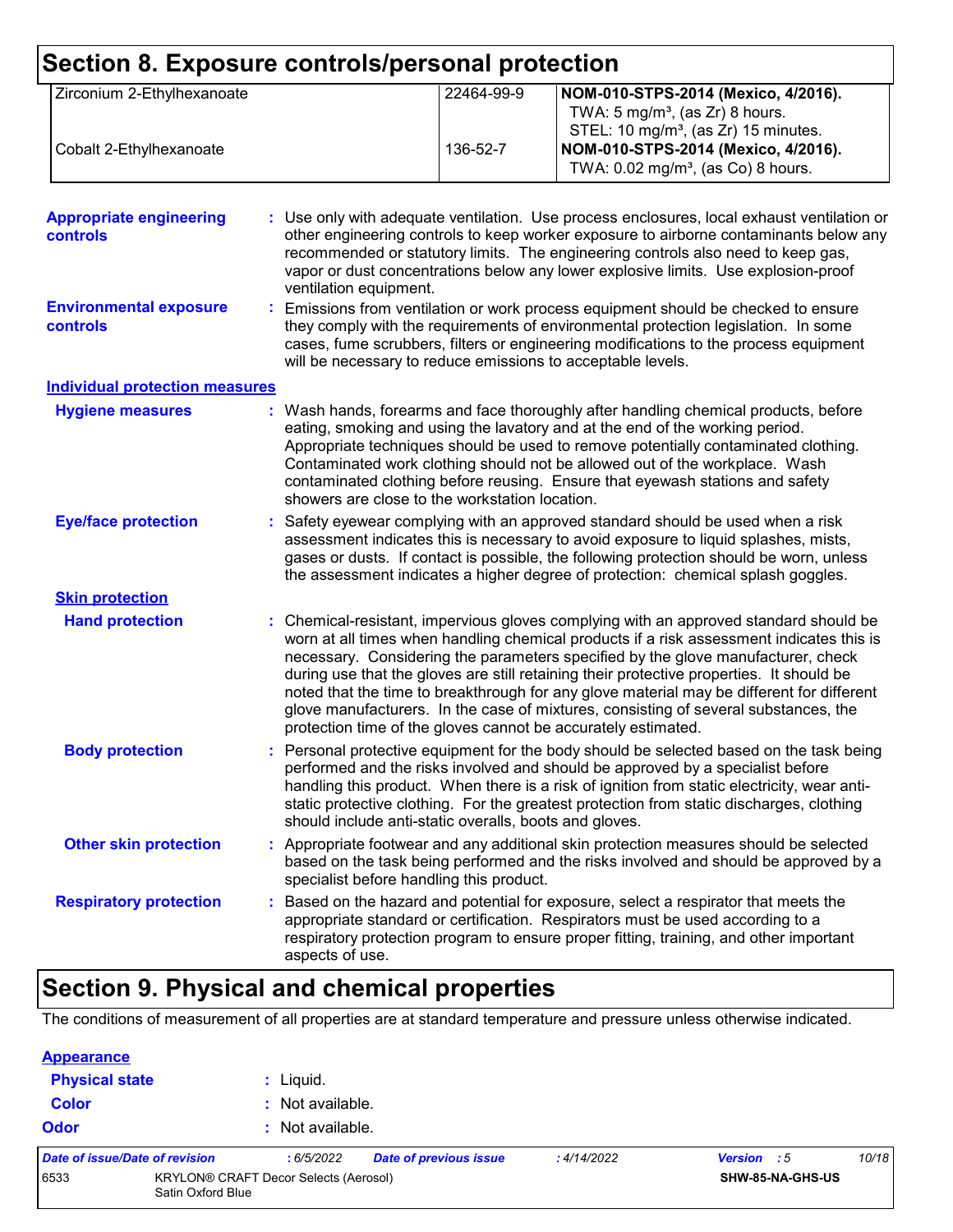## **Section 9. Physical and chemical properties**

| <b>Odor threshold</b>                                             | : Not available.                                               |
|-------------------------------------------------------------------|----------------------------------------------------------------|
| pH                                                                | : Not applicable.                                              |
| <b>Melting point/freezing point</b>                               | $:$ Not available.                                             |
| <b>Boiling point, initial boiling</b><br>point, and boiling range | : Not available.                                               |
| <b>Flash point</b>                                                | : Closed cup: -29°C (-20.2°F) [Pensky-Martens Closed Cup]      |
| <b>Evaporation rate</b>                                           | $: 5.6$ (butyl acetate = 1)                                    |
| <b>Flammability</b>                                               | : Not available.                                               |
| <b>Lower and upper explosion</b><br>limit/flammability limit      | : Lower: 1.26%<br>Upper: 15.8%                                 |
| <b>Vapor pressure</b>                                             | : $101.3$ kPa (760 mm Hg)                                      |
| <b>Relative vapor density</b>                                     | : $1.55$ [Air = 1]                                             |
| <b>Relative density</b>                                           | : 0.75                                                         |
| <b>Solubility</b>                                                 | : Not available.                                               |
| <b>Partition coefficient: n-</b><br>octanol/water                 | : Not applicable.                                              |
| <b>Auto-ignition temperature</b>                                  | : Not available.                                               |
| <b>Decomposition temperature</b>                                  | : Not available.                                               |
| <b>Viscosity</b>                                                  | Kinematic (40°C (104°F)): <20.5 mm <sup>2</sup> /s (<20.5 cSt) |
| <b>Molecular weight</b>                                           | Not applicable.                                                |
| <b>Aerosol product</b>                                            |                                                                |
| <b>Type of aerosol</b>                                            | : Spray                                                        |
| <b>Heat of combustion</b>                                         | $: 27.499$ kJ/g                                                |

## **Section 10. Stability and reactivity**

| <b>Reactivity</b>                                   | : No specific test data related to reactivity available for this product or its ingredients.              |
|-----------------------------------------------------|-----------------------------------------------------------------------------------------------------------|
| <b>Chemical stability</b>                           | : The product is stable.                                                                                  |
| <b>Possibility of hazardous</b><br><b>reactions</b> | : Under normal conditions of storage and use, hazardous reactions will not occur.                         |
| <b>Conditions to avoid</b>                          | : Avoid all possible sources of ignition (spark or flame).                                                |
| <b>Incompatible materials</b>                       | : No specific data.                                                                                       |
| <b>Hazardous decomposition</b><br>products          | : Under normal conditions of storage and use, hazardous decomposition products should<br>not be produced. |

## **Section 11. Toxicological information**

**Acute toxicity Information on toxicological effects**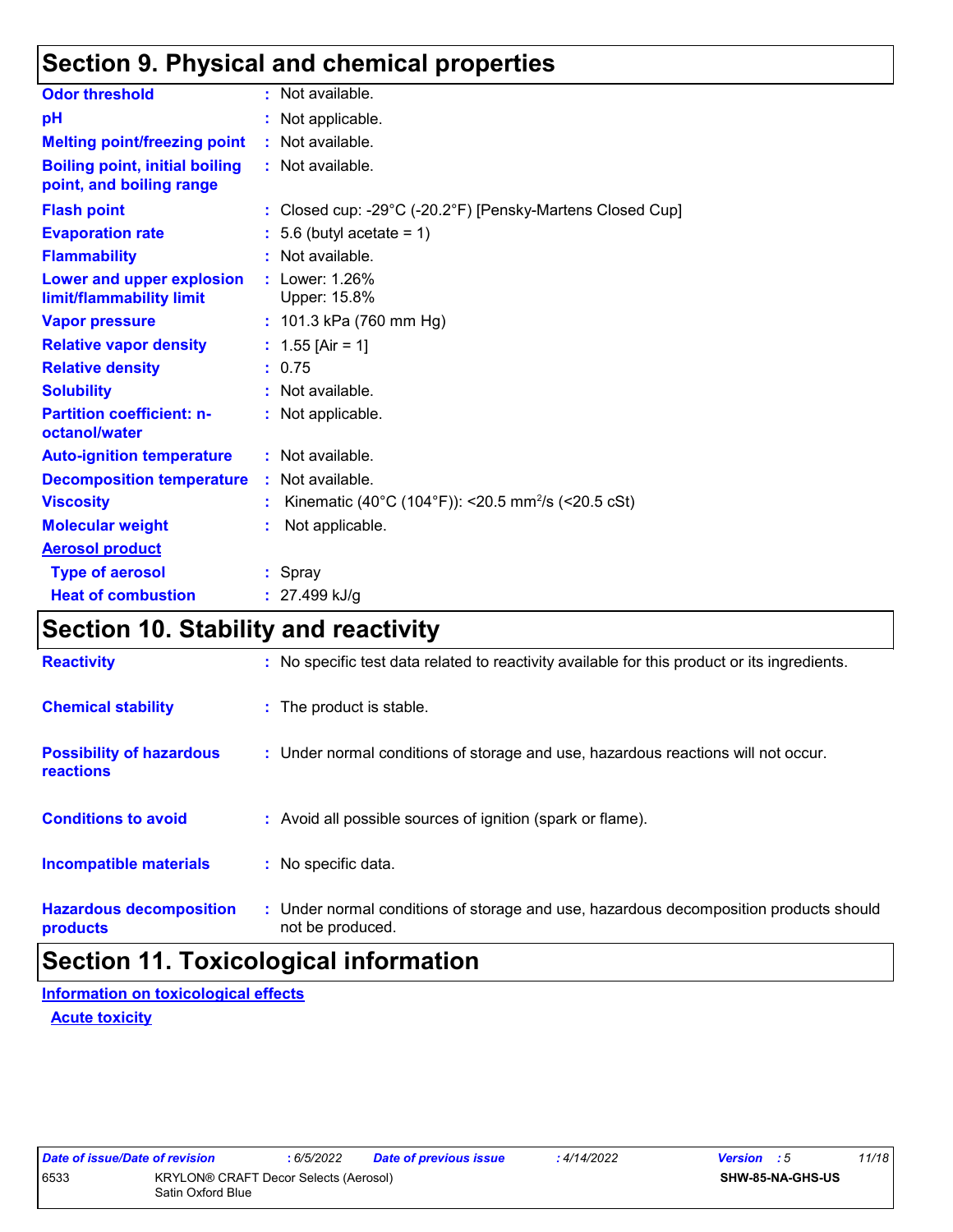| <b>Product/ingredient name</b> | <b>Result</b>                | <b>Species</b> | <b>Dose</b>              | <b>Exposure</b> |
|--------------------------------|------------------------------|----------------|--------------------------|-----------------|
| Acetone                        | LD50 Oral                    | Rat            | 5800 mg/kg               |                 |
| <b>Butane</b>                  | <b>LC50 Inhalation Vapor</b> | Rat            | 658000 mg/m <sup>3</sup> | 4 hours         |
| n-Butyl Acetate                | LD50 Dermal                  | Rabbit         | >17600 mg/kg             |                 |
|                                | LD50 Oral                    | Rat            | 10768 mg/kg              |                 |
| 2-Propoxyethanol               | LD50 Oral                    | Rat            | 3089 mg/kg               |                 |
| 2-methoxy-1-methylethyl        | LD50 Dermal                  | Rabbit         | $>5$ g/kg                |                 |
| acetate                        |                              |                |                          |                 |
|                                | LD50 Oral                    | Rat            | 8532 mg/kg               |                 |
| Zirconium 2-Ethylhexanoate     | LD50 Dermal                  | Rabbit         | $>5$ g/kg                |                 |
|                                | LD50 Oral                    | Rat            | $>5$ g/kg                |                 |
| Methyl Ethyl Ketoxime          | LD50 Oral                    | Rat            | 930 mg/kg                |                 |
| Light Aromatic Hydrocarbons    | LD50 Oral                    | Rat            | 8400 mg/kg               |                 |
| Cobalt 2-Ethylhexanoate        | LD50 Dermal                  | Rabbit         | $>5$ g/kg                |                 |
|                                | LD50 Oral                    | Rat            | 1.22 g/kg                |                 |
| <b>Hydrotreated Heavy</b>      | <b>LC50 Inhalation Vapor</b> | Rat            | 8500 mg/m <sup>3</sup>   | 4 hours         |
| Petroleum Naphtha              |                              |                |                          |                 |
|                                | LD50 Oral                    | Rat            | $>6$ g/kg                |                 |

#### **Irritation/Corrosion**

| <b>Product/ingredient name</b> | <b>Result</b>            | <b>Species</b> | <b>Score</b> | <b>Exposure</b>  | <b>Observation</b> |  |
|--------------------------------|--------------------------|----------------|--------------|------------------|--------------------|--|
| Acetone                        | Eyes - Mild irritant     | Human          |              | 186300 ppm       |                    |  |
|                                | Eyes - Mild irritant     | Rabbit         |              | 10 uL            | -                  |  |
|                                | Eyes - Moderate irritant | Rabbit         |              | 24 hours 20      |                    |  |
|                                |                          |                |              | mg               |                    |  |
|                                | Eyes - Severe irritant   | Rabbit         |              | $20 \, mg$       |                    |  |
|                                | Skin - Mild irritant     | Rabbit         |              | 24 hours 500     |                    |  |
|                                |                          |                |              | mg               |                    |  |
|                                | Skin - Mild irritant     | Rabbit         |              | 395 mg           |                    |  |
| n-Butyl Acetate                | Eyes - Moderate irritant | Rabbit         |              | $100$ mg         |                    |  |
|                                | Skin - Moderate irritant | Rabbit         |              | 24 hours 500     |                    |  |
|                                |                          |                |              | mg               |                    |  |
| 2-Propoxyethanol               | Eyes - Severe irritant   | Rabbit         |              | 24 hours 750     |                    |  |
|                                |                          |                |              | ug               |                    |  |
|                                | Eyes - Severe irritant   | Rabbit         |              | $100 \text{ mg}$ |                    |  |
|                                | Skin - Mild irritant     | Guinea pig     |              | 500 mg           |                    |  |
|                                | Skin - Mild irritant     | Rabbit         |              | 24 hours 500     |                    |  |
|                                |                          |                |              | mg               |                    |  |
| <b>Titanium Dioxide</b>        | Skin - Mild irritant     | Human          |              | 72 hours 300     |                    |  |
|                                |                          |                |              | ug I             |                    |  |
| Methyl Ethyl Ketoxime          | Eyes - Severe irritant   | Rabbit         |              | 100 uL           |                    |  |
| Light Aromatic Hydrocarbons    | Eyes - Mild irritant     | Rabbit         |              | 24 hours 100     |                    |  |
|                                |                          |                |              | uL               |                    |  |

#### **Sensitization**

Not available.

#### **Mutagenicity**

Not available.

#### **Carcinogenicity**

Not available.

#### **Classification**

| <b>Product/ingredient name</b>              | <b>OSHA</b>              | <b>IARC</b> | <b>NTP</b>                                       |  |
|---------------------------------------------|--------------------------|-------------|--------------------------------------------------|--|
| Titanium Dioxide<br>Cobalt 2-Ethylhexanoate | $\overline{\phantom{0}}$ | 2Β<br>2B    | Reasonably anticipated to be a human carcinogen. |  |

| Date of issue/Date of revision |                                                            | : 6/5/2022 | <b>Date of previous issue</b> | : 4/14/2022 | <b>Version</b> : 5 |                         | 12/18 |
|--------------------------------|------------------------------------------------------------|------------|-------------------------------|-------------|--------------------|-------------------------|-------|
| 6533                           | KRYLON® CRAFT Decor Selects (Aerosol)<br>Satin Oxford Blue |            |                               |             |                    | <b>SHW-85-NA-GHS-US</b> |       |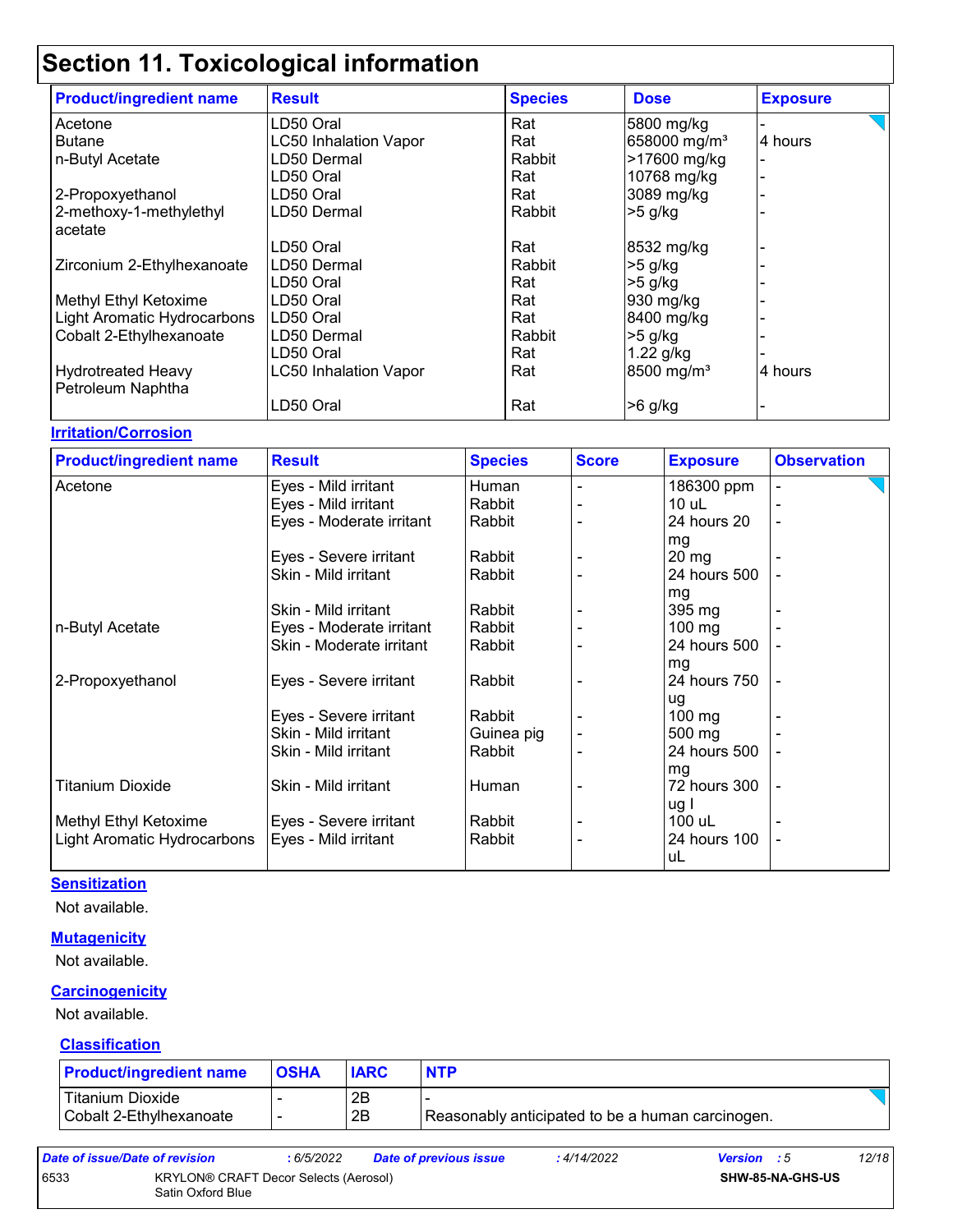#### **Reproductive toxicity**

Not available.

#### **Teratogenicity**

Not available.

#### **Specific target organ toxicity (single exposure)**

| <b>Name</b>                          | <b>Category</b> | <b>Route of</b><br>exposure | <b>Target organs</b>                   |
|--------------------------------------|-----------------|-----------------------------|----------------------------------------|
| Acetone                              | Category 3      |                             | Respiratory tract<br>irritation        |
|                                      | Category 3      |                             | Narcotic effects                       |
| Propane                              | Category 3      |                             | Respiratory tract<br>irritation        |
|                                      | Category 3      |                             | Narcotic effects                       |
| <b>Butane</b>                        | Category 3      |                             | Respiratory tract<br>irritation        |
|                                      | Category 3      |                             | Narcotic effects                       |
| n-Butyl Acetate                      | Category 3      |                             | Narcotic effects                       |
| 2-Propoxyethanol                     | Category 3      |                             | Respiratory tract<br>irritation        |
|                                      | Category 3      |                             | Narcotic effects                       |
| 2-methoxy-1-methylethyl acetate      | Category 3      |                             | Narcotic effects                       |
| Methyl Ethyl Ketoxime                | Category 1      |                             | upper respiratory<br>tract             |
|                                      | Category 3      |                             | Narcotic effects                       |
| Light Aromatic Hydrocarbons          | Category 3      |                             | Respiratory tract<br><i>irritation</i> |
|                                      | Category 3      |                             | Narcotic effects                       |
| Hydrotreated Heavy Petroleum Naphtha | Category 3      |                             | Respiratory tract<br>irritation        |
|                                      | Category 3      |                             | Narcotic effects                       |

#### **Specific target organ toxicity (repeated exposure)**

| <b>Name</b>                          | <b>Category</b> | <b>Route of</b><br>exposure | <b>Target organs</b> |
|--------------------------------------|-----------------|-----------------------------|----------------------|
| Acetone                              | Category 2      | $\blacksquare$              |                      |
| Propane                              | Category 2      |                             |                      |
| Butane                               | Category 2      |                             |                      |
| 2-Propoxyethanol                     | Category 2      |                             |                      |
| Methyl Ethyl Ketoxime                | Category 2      |                             | blood system         |
| Light Aromatic Hydrocarbons          | Category 2      |                             |                      |
| Hydrotreated Heavy Petroleum Naphtha | Category 2      |                             |                      |

#### **Aspiration hazard**

| <b>Name</b>                          | <b>Result</b>                         |
|--------------------------------------|---------------------------------------|
| Propane                              | <b>ASPIRATION HAZARD - Category 1</b> |
| <b>Butane</b>                        | ASPIRATION HAZARD - Category 1        |
| Light Aromatic Hydrocarbons          | ASPIRATION HAZARD - Category 1        |
| Hydrotreated Heavy Petroleum Naphtha | <b>ASPIRATION HAZARD - Category 1</b> |

#### **Information on the likely :** Not available.

## **routes of exposure**

#### **Potential acute health effects**

**Eye contact :** Causes serious eye irritation.

| Date of issue/Date of revision                                     |  | : 6/5/2022 | <b>Date of previous issue</b> | : 4/14/2022 | <b>Version</b> : 5 | 13/18 |
|--------------------------------------------------------------------|--|------------|-------------------------------|-------------|--------------------|-------|
| 6533<br>KRYLON® CRAFT Decor Selects (Aerosol)<br>Satin Oxford Blue |  |            | <b>SHW-85-NA-GHS-US</b>       |             |                    |       |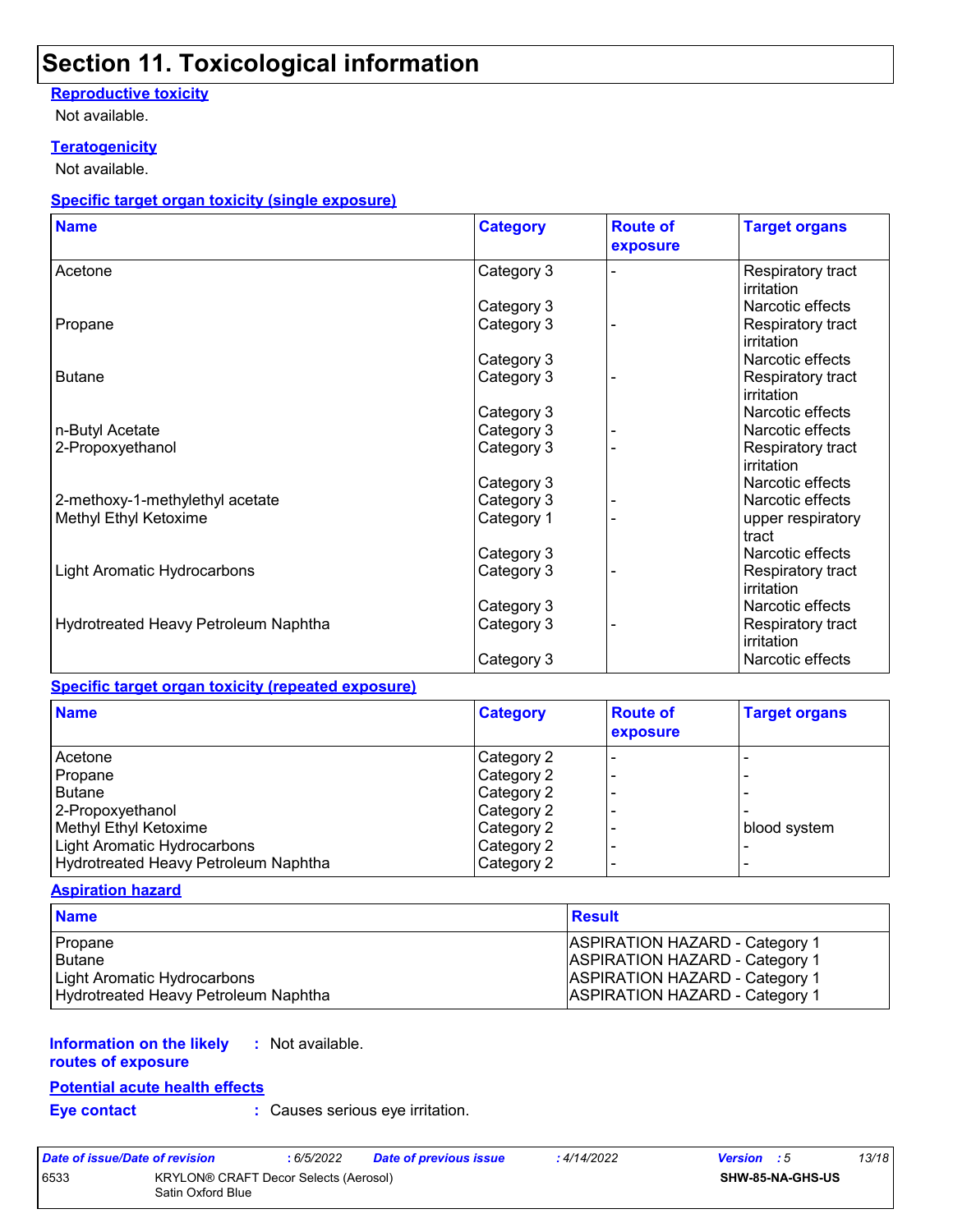| <b>Inhalation</b>                                                  | : Can cause central nervous system (CNS) depression. May cause drowsiness or<br>dizziness. May cause respiratory irritation.                                                                                                                                            |
|--------------------------------------------------------------------|-------------------------------------------------------------------------------------------------------------------------------------------------------------------------------------------------------------------------------------------------------------------------|
| <b>Skin contact</b>                                                | : May cause an allergic skin reaction.                                                                                                                                                                                                                                  |
| <b>Ingestion</b>                                                   | Can cause central nervous system (CNS) depression. May be fatal if swallowed and<br>enters airways.                                                                                                                                                                     |
|                                                                    | <b>Symptoms related to the physical, chemical and toxicological characteristics</b>                                                                                                                                                                                     |
| <b>Eye contact</b>                                                 | : Adverse symptoms may include the following:<br>pain or irritation<br>watering<br>redness                                                                                                                                                                              |
| <b>Inhalation</b>                                                  | : Adverse symptoms may include the following:<br>respiratory tract irritation<br>coughing<br>nausea or vomiting<br>headache<br>drowsiness/fatigue<br>dizziness/vertigo<br>unconsciousness<br>reduced fetal weight<br>increase in fetal deaths<br>skeletal malformations |
| <b>Skin contact</b>                                                | : Adverse symptoms may include the following:<br>irritation<br>redness<br>reduced fetal weight<br>increase in fetal deaths<br>skeletal malformations                                                                                                                    |
| <b>Ingestion</b>                                                   | : Adverse symptoms may include the following:<br>nausea or vomiting<br>reduced fetal weight<br>increase in fetal deaths<br>skeletal malformations                                                                                                                       |
|                                                                    | Delayed and immediate effects and also chronic effects from short and long term exposure                                                                                                                                                                                |
| <b>Short term exposure</b>                                         |                                                                                                                                                                                                                                                                         |
| <b>Potential immediate</b><br>effects                              | $:$ Not available.                                                                                                                                                                                                                                                      |
| <b>Potential delayed effects</b>                                   | : Not available.                                                                                                                                                                                                                                                        |
| <b>Long term exposure</b><br><b>Potential immediate</b><br>effects | : Not available.                                                                                                                                                                                                                                                        |
| <b>Potential delayed effects</b>                                   | : Not available.                                                                                                                                                                                                                                                        |
| <b>Potential chronic health effects</b>                            |                                                                                                                                                                                                                                                                         |
| Not available.                                                     |                                                                                                                                                                                                                                                                         |
| <b>General</b>                                                     | May cause damage to organs through prolonged or repeated exposure. Once<br>sensitized, a severe allergic reaction may occur when subsequently exposed to very low<br>levels.                                                                                            |
| <b>Carcinogenicity</b>                                             | Suspected of causing cancer. Risk of cancer depends on duration and level of<br>exposure.                                                                                                                                                                               |
| <b>Mutagenicity</b>                                                | : No known significant effects or critical hazards.                                                                                                                                                                                                                     |
| <b>Teratogenicity</b>                                              | : Suspected of damaging the unborn child.                                                                                                                                                                                                                               |
|                                                                    |                                                                                                                                                                                                                                                                         |

| Date of issue/Date of revision |                                                            | : 6/5/2022 | <b>Date of previous issue</b> | : 4/14/2022             | <b>Version</b> : 5 | 14/18 |
|--------------------------------|------------------------------------------------------------|------------|-------------------------------|-------------------------|--------------------|-------|
| 6533                           | KRYLON® CRAFT Decor Selects (Aerosol)<br>Satin Oxford Blue |            |                               | <b>SHW-85-NA-GHS-US</b> |                    |       |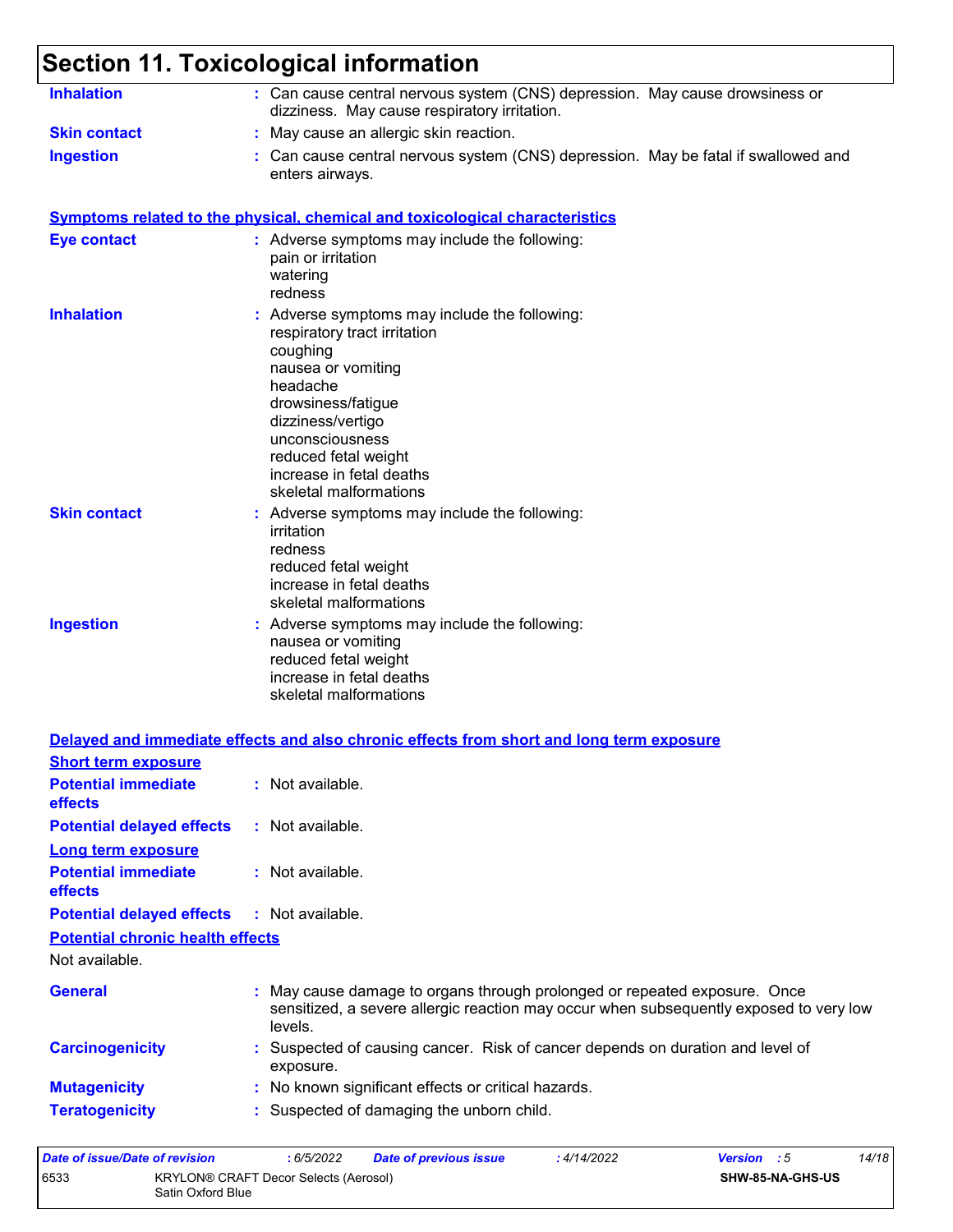**Developmental effects :** No known significant effects or critical hazards.

**Fertility effects :** May damage fertility.

#### **Numerical measures of toxicity**

| <b>Acute toxicity estimates</b> |
|---------------------------------|
| <b>Route</b>                    |

| <b>Route</b> | <b>ATE value</b> |
|--------------|------------------|
| Oral         | 80867.67 mg/kg   |
| Dermal       | 28797.16 mg/kg   |

## **Section 12. Ecological information**

#### **Toxicity**

| <b>Product/ingredient name</b> | <b>Result</b>                         | <b>Species</b>                             | <b>Exposure</b> |
|--------------------------------|---------------------------------------|--------------------------------------------|-----------------|
| Acetone                        | Acute EC50 7200000 µg/l Fresh water   | Algae - Selenastrum sp.                    | 96 hours        |
|                                | Acute LC50 4.42589 ml/L Marine water  | Crustaceans - Acartia tonsa -<br>Copepodid | 48 hours        |
|                                | Acute LC50 7460000 µg/l Fresh water   | Daphnia - Daphnia cucullata                | 48 hours        |
|                                | Acute LC50 5600 ppm Fresh water       | Fish - Poecilia reticulata                 | 96 hours        |
|                                | Chronic NOEC 4.95 mg/l Marine water   | Algae - Ulva pertusa                       | 96 hours        |
|                                | Chronic NOEC 0.016 ml/L Fresh water   | Crustaceans - Daphniidae                   | 21 days         |
|                                | Chronic NOEC 0.1 ml/L Fresh water     | Daphnia - Daphnia magna -<br>Neonate       | 21 days         |
|                                | Chronic NOEC 5 µg/l Marine water      | Fish - Gasterosteus aculeatus -<br>Larvae  | 42 days         |
| n-Butyl Acetate                | Acute LC50 32 mg/l Marine water       | Crustaceans - Artemia salina               | 48 hours        |
|                                | Acute LC50 18000 µg/l Fresh water     | Fish - Pimephales promelas                 | 96 hours        |
| <b>Titanium Dioxide</b>        | Acute LC50 >1000000 µg/l Marine water | Fish - Fundulus heteroclitus               | 96 hours        |
| Methyl Ethyl Ketoxime          | Acute LC50 843000 µg/l Fresh water    | Fish - Pimephales promelas                 | 96 hours        |

#### **Persistence and degradability**

| <b>Product/ingredient name</b> | <b>Aquatic half-life</b> | <b>Photolysis</b> | Biodegradability |
|--------------------------------|--------------------------|-------------------|------------------|
| Acetone                        |                          |                   | Readily          |
| In-Butyl Acetate               |                          |                   | Readily          |
| Light Aromatic Hydrocarbons    |                          |                   | Readily          |

#### **Bioaccumulative potential**

| <b>Product/ingredient name</b> | $\mathsf{LogP}_\mathsf{ow}$ | <b>BCF</b> | <b>Potential</b> |
|--------------------------------|-----------------------------|------------|------------------|
| Zirconium 2-Ethylhexanoate     |                             | 2.96       | low              |
| Methyl Ethyl Ketoxime          |                             | 2.5 to 5.8 | low              |
| Light Aromatic Hydrocarbons    |                             | 10 to 2500 | high             |
| Cobalt 2-Ethylhexanoate        |                             | 15600      | high             |
| <b>Hydrotreated Heavy</b>      |                             | 10 to 2500 | high             |
| Petroleum Naphtha              |                             |            |                  |

#### **Mobility in soil**

**Soil/water partition coefficient (KOC)**

**:** Not available.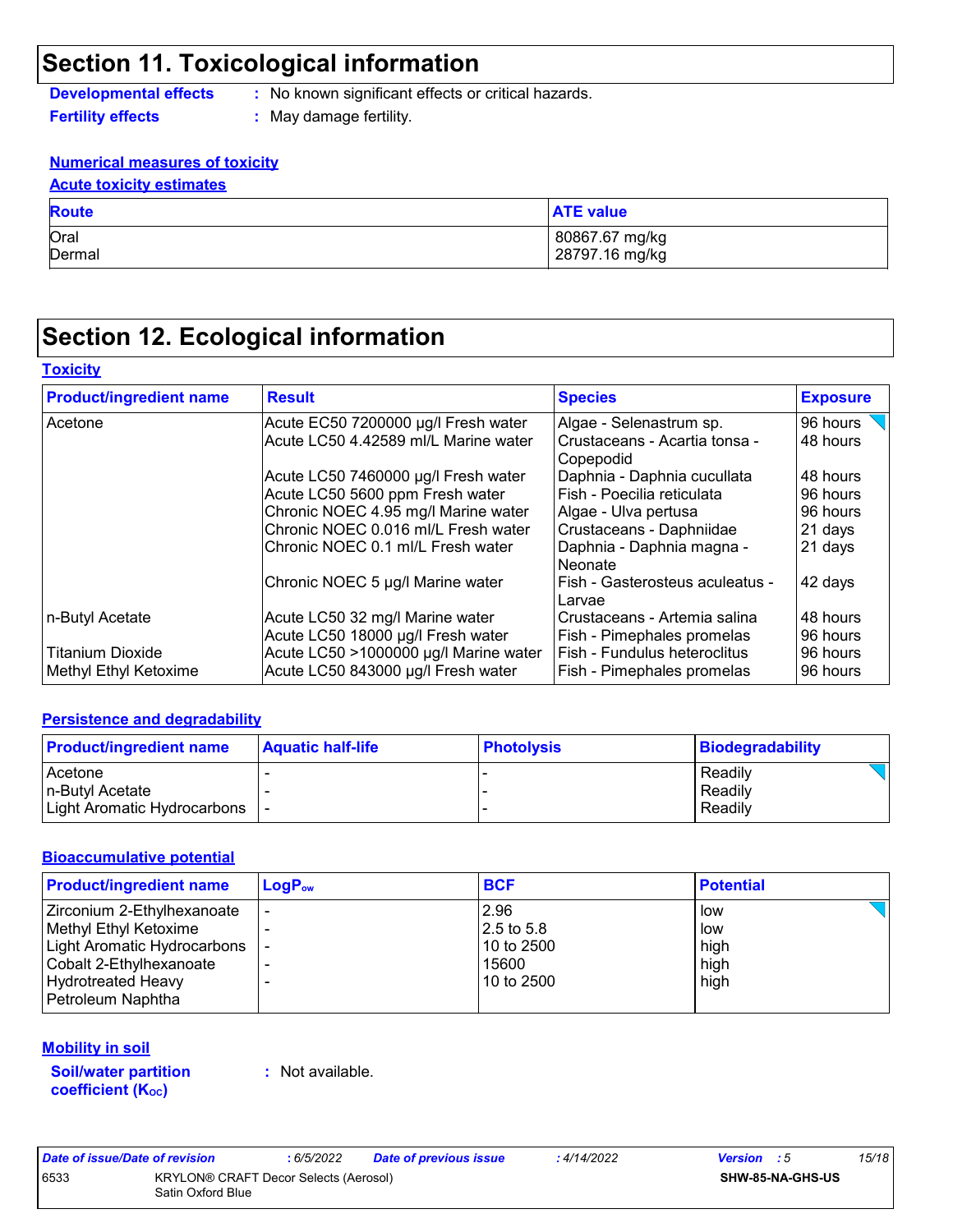**Other adverse effects** : No known significant effects or critical hazards.

## **Section 13. Disposal considerations**

```
Disposal methods :
```
The generation of waste should be avoided or minimized wherever possible. Disposal of this product, solutions and any by-products should at all times comply with the requirements of environmental protection and waste disposal legislation and any regional local authority requirements. Dispose of surplus and non-recyclable products via a licensed waste disposal contractor. Waste should not be disposed of untreated to the sewer unless fully compliant with the requirements of all authorities with jurisdiction. Waste packaging should be recycled. Incineration or landfill should only be considered when recycling is not feasible. This material and its container must be disposed of in a safe way. Empty containers or liners may retain some product residues. Do not puncture or incinerate container.

## **Section 14. Transport information**

6533 KRYLON® CRAFT Decor Selects (Aerosol) Satin Oxford Blue

|                                        | <b>DOT</b><br><b>Classification</b>                                                                             | <b>TDG</b><br><b>Classification</b>                                                                                                                                                                                                                                                                                                                                                                                                                                                                                                                                                                                                                                                 | <b>Mexico</b><br><b>Classification</b>                                                                          | <b>IATA</b>                                                                                                     | <b>IMDG</b>                                                                                                     |
|----------------------------------------|-----------------------------------------------------------------------------------------------------------------|-------------------------------------------------------------------------------------------------------------------------------------------------------------------------------------------------------------------------------------------------------------------------------------------------------------------------------------------------------------------------------------------------------------------------------------------------------------------------------------------------------------------------------------------------------------------------------------------------------------------------------------------------------------------------------------|-----------------------------------------------------------------------------------------------------------------|-----------------------------------------------------------------------------------------------------------------|-----------------------------------------------------------------------------------------------------------------|
| <b>UN number</b>                       | <b>UN1950</b>                                                                                                   | <b>UN1950</b>                                                                                                                                                                                                                                                                                                                                                                                                                                                                                                                                                                                                                                                                       | <b>UN1950</b>                                                                                                   | <b>UN1950</b>                                                                                                   | <b>UN1950</b>                                                                                                   |
| <b>UN proper</b><br>shipping name      | <b>AEROSOLS</b>                                                                                                 | <b>AEROSOLS</b>                                                                                                                                                                                                                                                                                                                                                                                                                                                                                                                                                                                                                                                                     | <b>AEROSOLS</b>                                                                                                 | AEROSOLS,<br>flammable                                                                                          | <b>AEROSOLS</b>                                                                                                 |
| <b>Transport</b>                       | 2.1                                                                                                             | 2.1                                                                                                                                                                                                                                                                                                                                                                                                                                                                                                                                                                                                                                                                                 | 2.1                                                                                                             | 2.1                                                                                                             | 2.1                                                                                                             |
| hazard class(es)                       |                                                                                                                 |                                                                                                                                                                                                                                                                                                                                                                                                                                                                                                                                                                                                                                                                                     |                                                                                                                 |                                                                                                                 |                                                                                                                 |
| <b>Packing group</b>                   |                                                                                                                 |                                                                                                                                                                                                                                                                                                                                                                                                                                                                                                                                                                                                                                                                                     |                                                                                                                 |                                                                                                                 |                                                                                                                 |
| <b>Environmental</b><br><b>hazards</b> | No.                                                                                                             | No.                                                                                                                                                                                                                                                                                                                                                                                                                                                                                                                                                                                                                                                                                 | No.                                                                                                             | No.                                                                                                             | No.                                                                                                             |
| <b>Additional</b><br>information       | Dependent upon<br>container size, this<br>product may ship under<br>the Limited Quantity<br>shipping exception. | Product classified<br>as per the<br>following sections<br>of the<br>Transportation of<br>Dangerous Goods<br>Regulations:<br>2.13-2.17 (Class<br>2).<br>Dependent upon<br>container size, this<br>product may ship under<br>the Limited Quantity<br>shipping exception.                                                                                                                                                                                                                                                                                                                                                                                                              | Dependent upon<br>container size, this<br>product may ship under<br>the Limited Quantity<br>shipping exception. | Dependent upon<br>container size, this<br>product may ship under<br>the Limited Quantity<br>shipping exception. | Dependent upon<br>container size, this<br>product may ship under<br>the Limited Quantity<br>shipping exception. |
| <b>Special precautions for user :</b>  |                                                                                                                 | Multi-modal shipping descriptions are provided for informational purposes and do not<br>consider container sizes. The presence of a shipping description for a particular<br>mode of transport (sea, air, etc.), does not indicate that the product is packaged<br>suitably for that mode of transport. All packaging must be reviewed for suitability<br>prior to shipment, and compliance with the applicable regulations is the sole<br>responsibility of the person offering the product for transport. People loading and<br>unloading dangerous goods must be trained on all of the risks deriving from the<br>substances and on all actions in case of emergency situations. |                                                                                                                 |                                                                                                                 |                                                                                                                 |

**SHW-85-NA-GHS-US**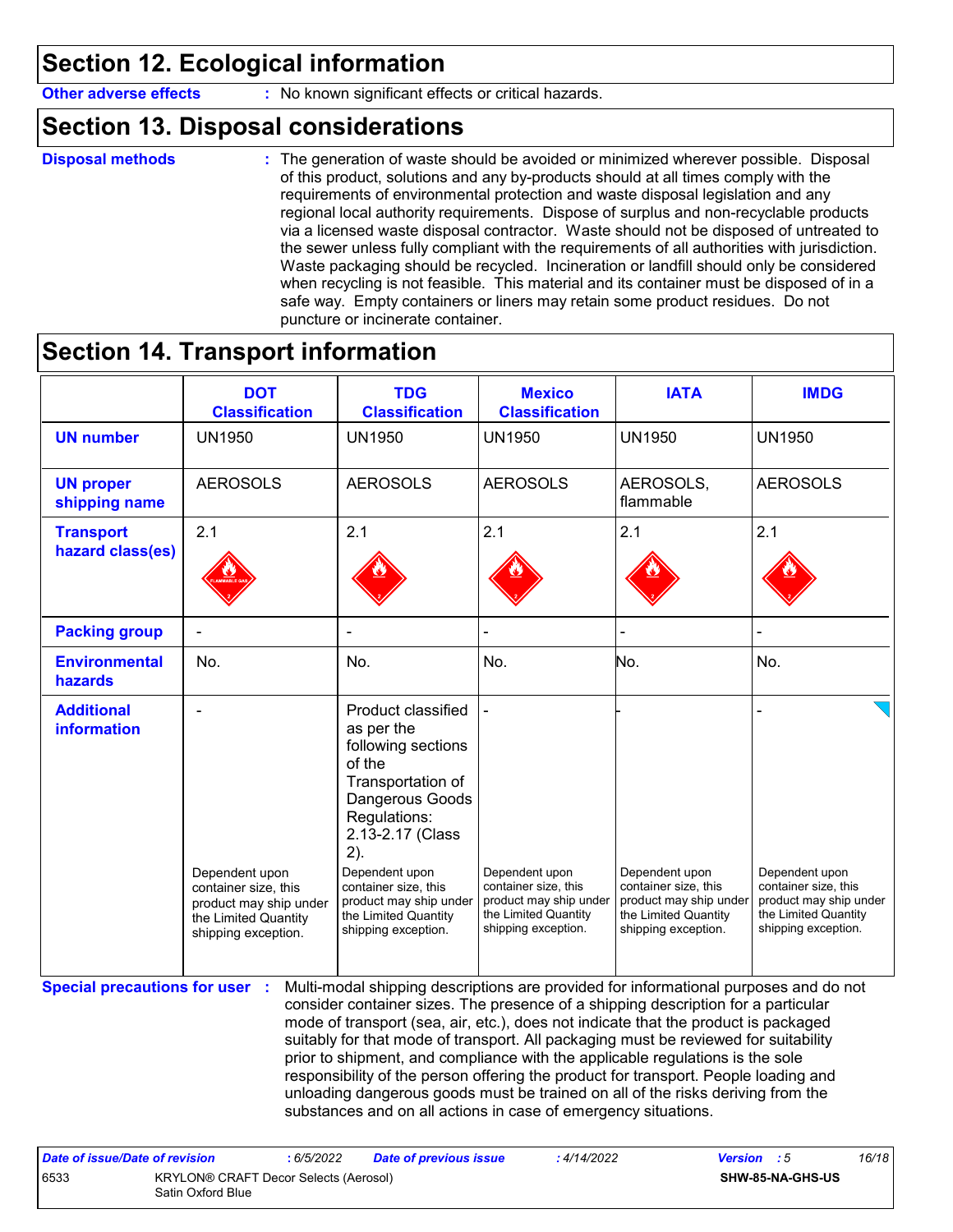## **Section 14. Transport information**

**Transport in bulk according :** Not available. **to IMO instruments**

**Proper shipping name :**

: Not available.

## **Section 15. Regulatory information**

#### **SARA 313**

SARA 313 (40 CFR 372.45) supplier notification can be found on the Environmental Data Sheet.

#### **California Prop. 65**

WARNING: This product contains chemicals known to the State of California to cause cancer and birth defects or other reproductive harm.

#### **International regulations**

| <b>International lists</b> | <b>Australia inventory (AllC): Not determined.</b>           |
|----------------------------|--------------------------------------------------------------|
|                            | China inventory (IECSC): Not determined.                     |
|                            | Japan inventory (CSCL): Not determined.                      |
|                            | Japan inventory (ISHL): Not determined.                      |
|                            | Korea inventory (KECI): Not determined.                      |
|                            | New Zealand Inventory of Chemicals (NZIoC): Not determined.  |
|                            | Philippines inventory (PICCS): Not determined.               |
|                            | Taiwan Chemical Substances Inventory (TCSI): Not determined. |
|                            | Thailand inventory: Not determined.                          |
|                            | Turkey inventory: Not determined.                            |
|                            | Vietnam inventory: Not determined.                           |

### **Section 16. Other information**

**Hazardous Material Information System (U.S.A.)**



**The customer is responsible for determining the PPE code for this material. For more information on HMIS® Personal Protective Equipment (PPE) codes, consult the HMIS® Implementation Manual.**

**Caution: HMIS® ratings are based on a 0-4 rating scale, with 0 representing minimal hazards or risks, and 4 representing significant hazards or risks. Although HMIS® ratings and the associated label are not required on SDSs or products leaving a facility under 29 CFR 1910.1200, the preparer may choose to provide them. HMIS® ratings are to be used with a fully implemented HMIS® program. HMIS® is a registered trademark and service mark of the American Coatings Association, Inc.**

**Procedure used to derive the classification**

| <b>Classification</b>                                                 | <b>Justification</b>  |
|-----------------------------------------------------------------------|-----------------------|
| <b>FLAMMABLE AEROSOLS - Category 1</b>                                | On basis of test data |
| <b>GASES UNDER PRESSURE - Compressed gas</b>                          | Calculation method    |
| SERIOUS EYE DAMAGE/ EYE IRRITATION - Category 2A                      | Calculation method    |
| SKIN SENSITIZATION - Category 1                                       | Calculation method    |
| <b>CARCINOGENICITY - Category 2</b>                                   | Calculation method    |
| TOXIC TO REPRODUCTION - Category 1B                                   | Calculation method    |
| SPECIFIC TARGET ORGAN TOXICITY (SINGLE EXPOSURE) (Respiratory tract   | Calculation method    |
| irritation) - Category 3                                              |                       |
| SPECIFIC TARGET ORGAN TOXICITY (SINGLE EXPOSURE) (Narcotic effects) - | Calculation method    |
| Category 3                                                            |                       |
| SPECIFIC TARGET ORGAN TOXICITY (REPEATED EXPOSURE) - Category 2       | Calculation method    |
| <b>ASPIRATION HAZARD - Category 1</b>                                 | Calculation method    |

| Date of issue/Date of revision |                                                            | :6/5/2022 | <b>Date of previous issue</b> | : 4/14/2022 | <b>Version</b> : 5      | 17/18 |
|--------------------------------|------------------------------------------------------------|-----------|-------------------------------|-------------|-------------------------|-------|
| 6533                           | KRYLON® CRAFT Decor Selects (Aerosol)<br>Satin Oxford Blue |           |                               |             | <b>SHW-85-NA-GHS-US</b> |       |